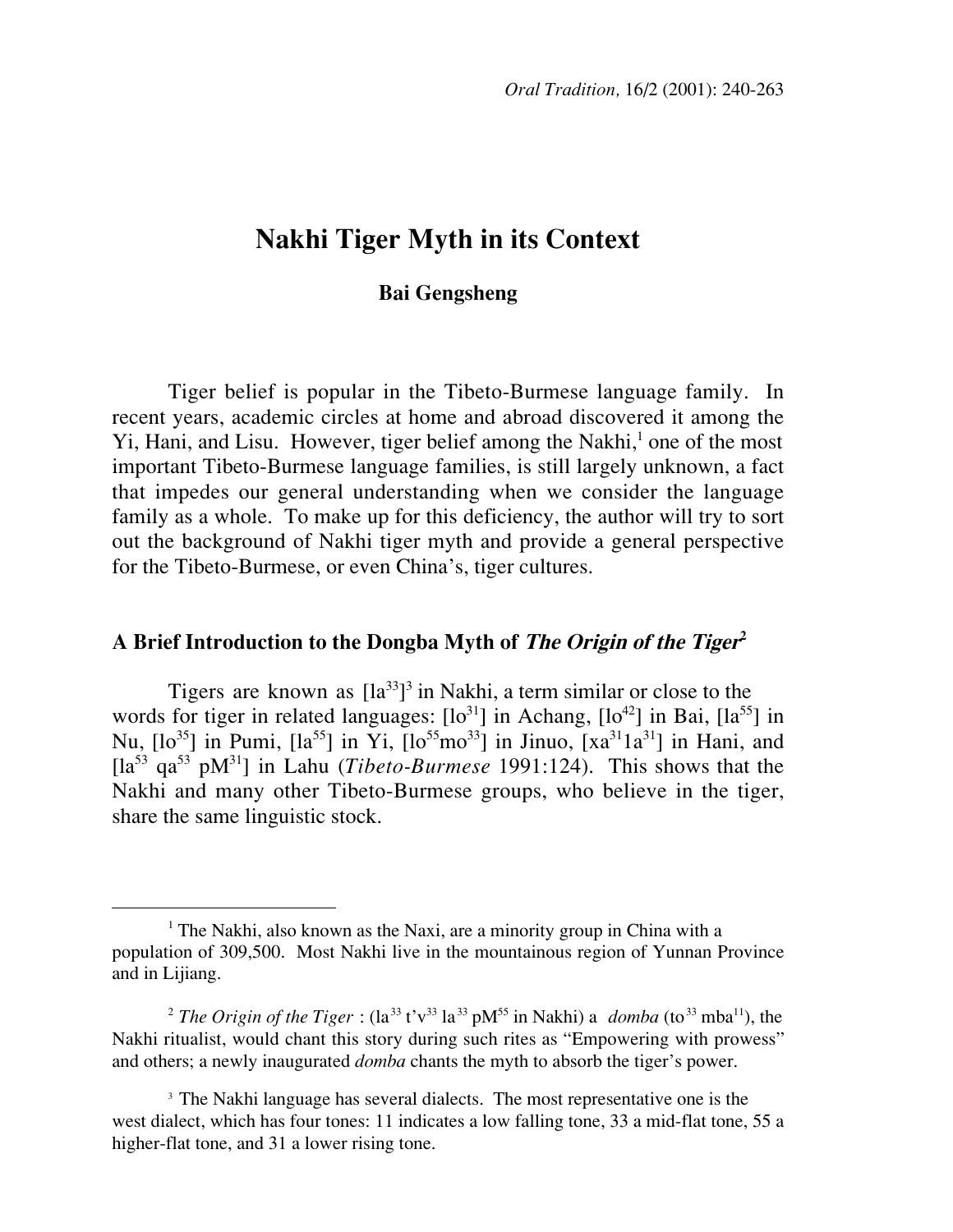Of the Nakhi tiger myths *The Origin of the Tiger* is the most famous. It explains the tiger's ancestry, its birth, and its appearance, origin, and powerfulness. It goes something like this (trans. from He Z. 1963):

The heavenly blue dragon is grandfather to the tiger, / the whitefaced cat is grandmother to the tiger, / the tiger's father is called Lusigebu, / its mother is called Lusigemu.

The tiger's head is granted to him by the heavens. / The tiger's skin is presented to him by the earth. / The tiger's lungs are given to him by the moon. / The tiger's bones are granted to him by the stones. / The tiger's flesh is given to him by the soil. / The tiger's breath is given to him by the wind. / The tiger's blood is given to him by the water. / The tiger's heart is given to him by iron. / The tiger's eyes are given to him by the stars. / The tiger's voice is given to him by the blue dragon. / The tiger's claws are given to him by the vulture. / The tiger's gallbladder is given to him by the white yak. / The tiger's ears are given to him by the jackal.

There were no stripes on the tiger's body at first. / Those stripes on the tiger's cheeks, face, ears, head, back, arms, sides, waist, legs, tail, and eye sockets / are all drawn as an expression of gratefulness to the tiger by the crow who has enjoyed the tiger's leftovers. / The stripes represent prowess.

Thereafter, / the wasp stole one of the tiger's stripes. / Hence it has tiger stripes all over its body. / The horse stole one of the tiger's roars, / and it neighs like a tiger. / The frog stole one of the tiger's claws, / and its webbed foot looks like a tiger's claw.

The stripes on the tiger's forehead look like bright pearls; / they can bring longevity to man. / The stripes on the tiger's face look benevolent; / they can give a *domba*<sup>4</sup> longevity. / The stripes on its shoulder look like treasure; / it is granted to the ritualist who releases the souls of the craftsmen of longevity from purgatory. / The stripes on the left should look like a sharp knife; / they symbolize ingenuity. / The stripes on the right arm look like a mirror; / they grant beauty, wealth, and prosperity to people. / The stripes on the waist look like the moon; / they shine as much as the moon. / The stripes under the left armpit look like a golden plow; / they are capable of opening up the land. / The stripes on the left leg look like a gold-plated bell; / they are at the disposal of Dingbashiluo.<sup>5</sup>

<sup>&</sup>lt;sup>4</sup> *Domba* (to<sup>33</sup>mba<sup>11</sup>): the ritualist of the *domba* religion among the Nakhi. *Domba* is a loan word from Tibetan meaning "wise man." All *domba* are male and inherit their office patrilineally. A *domba* participates fully in the daily life of the village, acting as a holder of spectacular ceremonies or rites for curing diseases in neighboring villages. They possess a multitude of scriptures in the *domba* pictographic language, and are good at singing, dancing, music, crafts, smithing, disease-curing, and divination.

<sup>&</sup>lt;sup>5</sup> Dingbashiluo (ti<sup>33</sup>mba<sup>11</sup>sI<sup>55</sup>lÈr<sup>55</sup>): master god of the Nakhi *domba* religion. It is said that he is the founder of this religion. Since his name is close to ston-pa-shes-rab in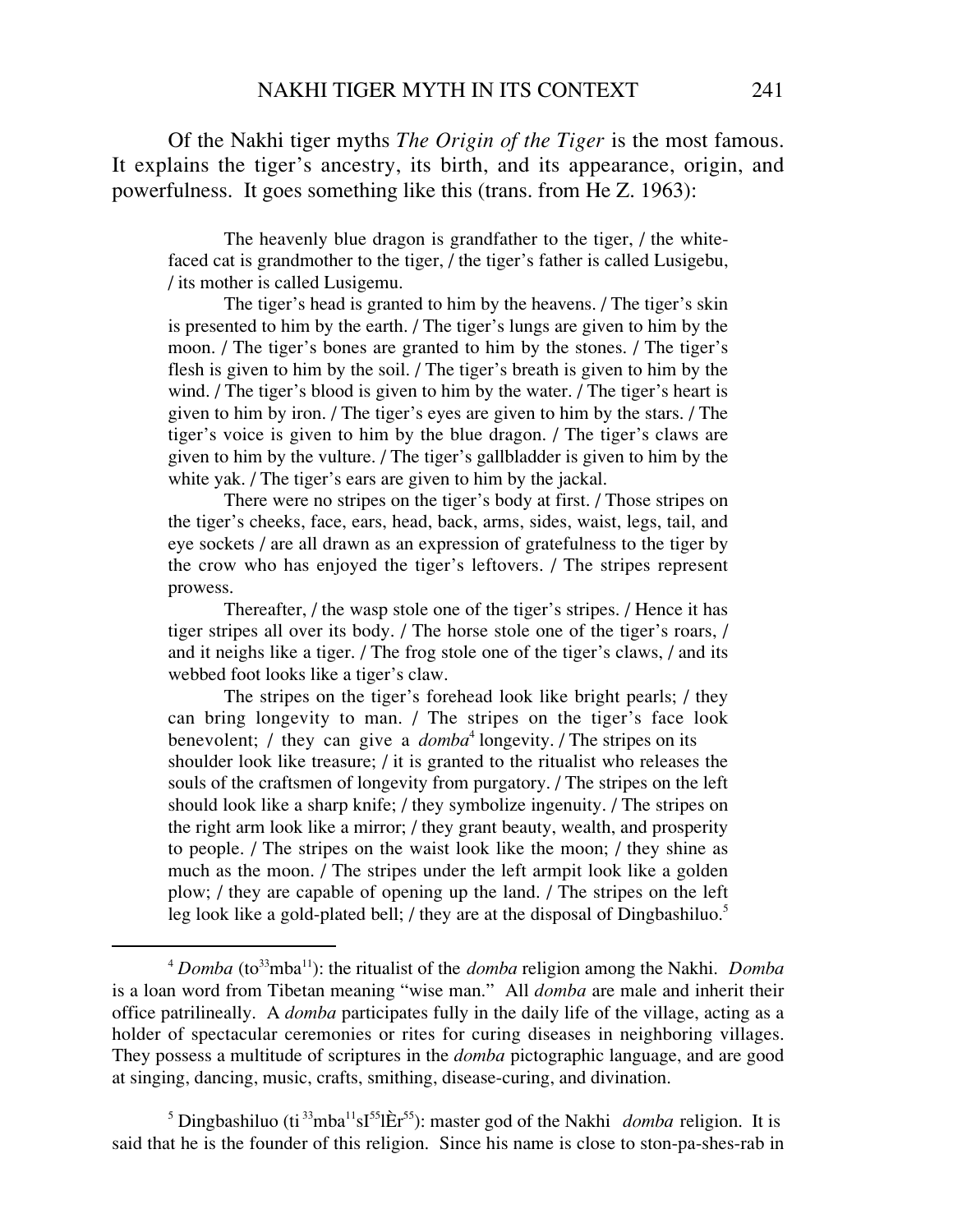/ The stripes on its right leg look like *jinjizi*; / they are available for the zoba ritualist's use. / The stripes on the tail look like iron pins<sup>6</sup>; / they are a magical weapon for vanquishing enemies.

The tiger befriended Chongrenpandi<sup>7</sup>/ and helped him to fight the western monster Leqinsipu.<sup>8</sup> / After Chongrenpandi's death, / the tiger was killed by Taomabenli<sup>9</sup> / to redeem his lost soul.

The tiger died with its head towards the east. / Its skin has been divided into 99 pieces. / Miliduzhu<sup>10</sup> has received one piece; / as a result he killed Milishuzhu,<sup>11</sup> / and won worldwide fame. / The nine unvanquishable men received their share; / as a result they killed nine *zhixu* ghosts,<sup>12</sup> / and won worldwide fame. / The nine men from the Ha tribe<sup>13</sup> had their share; / as a result they killed nine Su ghosts<sup>14</sup> and won worldwide fame. /

pronunciation, as are his experiences, it is commonly believed that he combined *bon* religion dogmas with the early Nakhi primitive religion and created the *domba* religion.

6 Gold-plated bells ( *jinjizi*) and iron pins belong to the magical paraphernalia of the *domba* religion.

<sup>7</sup> Chongrenpandi (ts'o  $31$ ze $33$ p'Èr $33$ tv $11$ ): a Nakhi legendary hero. To cure his father's disease he went to the ghost world to steal the elixir of life; he is respected as an ancestor of medicine.

<sup>8</sup> Leqinsipu (le<sup>55</sup>ti<sup>33</sup>si<sup>33</sup>p'v<sup>33</sup>): a legendary western monster.

<sup>9</sup> Taomabenli (t'a<sup>55</sup>ma<sup>33</sup>pM<sup>33</sup>lM<sup>33</sup>): a legendary tiger-shooting hero.

<sup>10</sup> Miliduzhu (mM<sup>33</sup>lM<sup>55</sup>du<sup>11</sup>dzu<sup>33</sup>): chief of the Du tribe in the Nakhi mythology. The territory under his rule looked like the white heaven, white earth, white sun, and white moon, representing brightness, justice, kindness, and other divine merits.

<sup>11</sup> Milishuzhu (mM<sup>33</sup>lM<sup>55</sup>su<sup>11</sup>dzu<sup>33</sup>): chief of the Su tribe in the Nakhi mythology, whose territory looked like the dark heaven, dark earth, dark sun, and dark moon, representing darkness, evil, ugliness, and other demonic qualities.

<sup>12</sup> Zhixu (sy <sup>11</sup>di<sup>33</sup>ts'I<sup>11</sup>): a type of demon in the *domba*, who deliberately brings disasters and diseases to mankind.

<sup>13</sup> Ha (xa<sup>33</sup>): a divine tribe in the Nakhi mythology. It is said that the Ha tribe and the Su tribe were half brothers, with different mothers. They later separated. The Ha occupied social space, while the Su inhabited wild and mountainous space. At last a war broke out between the Ha*,* who represented civilization, and the Su*,* who represented barbarianism. The Ha tribe had a decisive victory.

<sup>14</sup> Su (su<sup>11</sup>ts'I<sup>11</sup>): Since the Su tribe lived under a dark heaven and on a dark earth, symbolizing darkness, evil, and ugliness, they were called the "ghost tribe."

 $\overline{a}$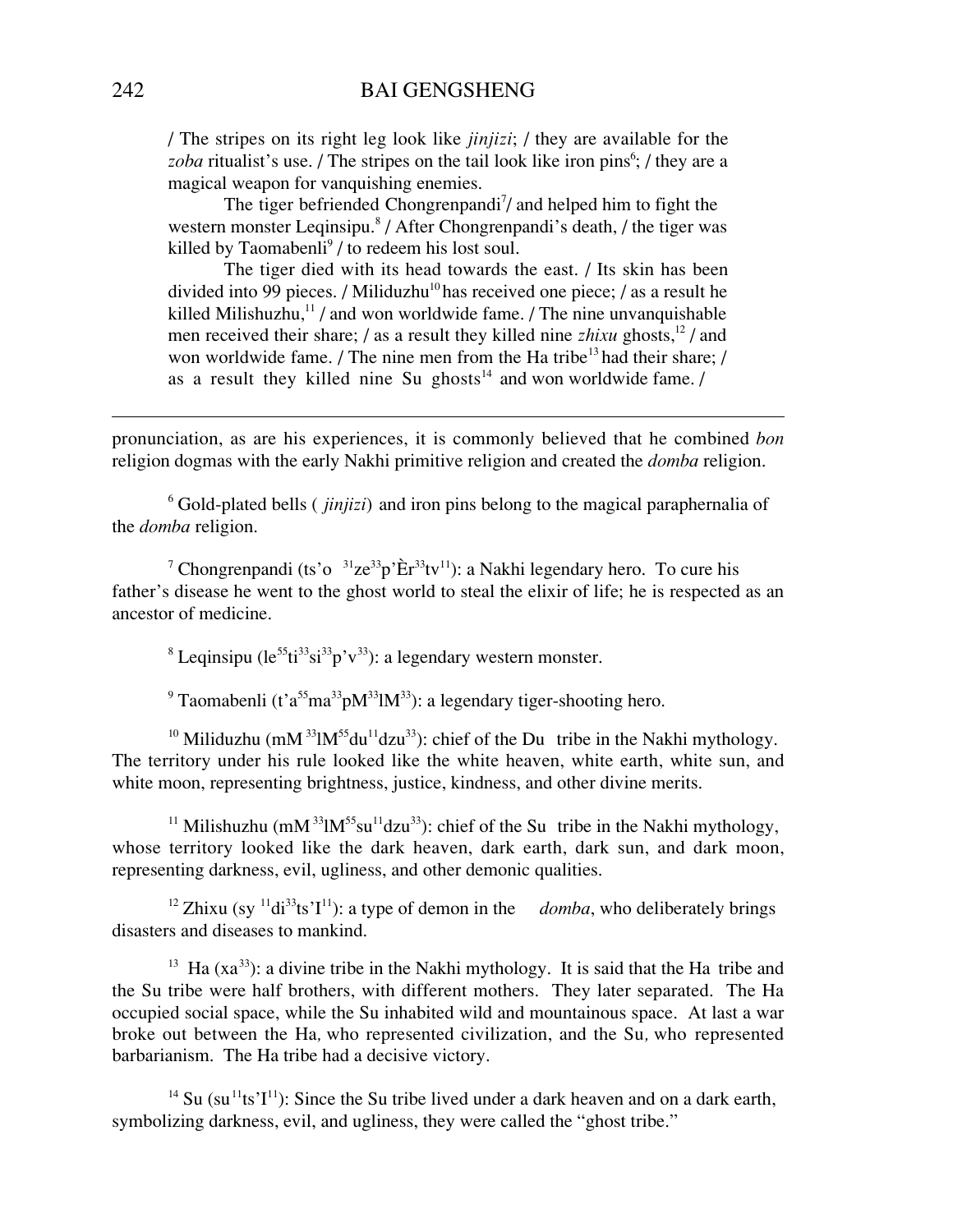Youlaodingduo<sup>15</sup> got his share; / as a result he killed seven " *meng* ghosts"<sup>16</sup> / and won worldwide fame. / Laobutuogou <sup>17</sup> got a piece; / as a result, he killed *du* ghosts<sup>18</sup>/ and won worldwide fame. / Tuogouguru <sup>19</sup> got a piece; / and as a result he killed nine *tuoma* monster-kings<sup>20</sup> / and won worldwide fame. / Puluolaobu<sup>21</sup> got a piece; / as a result he divided gods from ghosts, / and won worldwide fame. / Chongrenlien<sup>22</sup> got a piece; / as a result he killed the yak and tiger with arrows / and won worldwide fame. / Chongrenlien's eldest son [Tibetan] got a piece; / as result he could ride a lightning horse / and won worldwide fame. / Chongrenlien's second son [Nakhi] got a piece; / as a result he destroyed ninety-nine enemies' fortresses and ninety-nine rocks / and won worldwide fame. / Chongrenlien's third son [Bai] got a piece; / as a result he was capable of building tiled houses / and won worldwide fame. / Gaolequ<sup>23</sup> got a piece; / and he gave birth to four able sons<sup>24</sup> / and won worldwide fame...

 15 <sup>15</sup> Youlaudingduo ( $i\hat{E}$ <sup>11</sup>la<sup>33</sup>ti<sup>33</sup>do<sup>33</sup>): a spirit in the *domba* religion, who could distinguish right and wrong, perform justice, and suppress demons.

<sup>16</sup> " *Meng* ghost" (mu <sup>33</sup>ts'I<sup>11</sup>): the hungry ghost in the *domba* religion who distinguished himself by his lasciviousness, his gullibility, and by his fear of the neighing of horses, the roaring of oxen, the barking of dogs, the sound of a *domba* praying, the noises a rich man makes while drinking soup, the bleating of goats, the sound of goats splashing in water, and so on.

<sup>17</sup> Laobutuogou ( $1a^{33}bv^{33}t'o^{33}k\hat{E}^{55}$ ): an ancestor eight generations above the *dingba shiluo* god-ancestor. It is said that he specialized in holding ceremonies to welcome the god of victory and that of prosperity.

 $18\,Du$  (dv<sup>11</sup>ts'I<sup>11</sup>): monsters in the *domba* religion. They were born from nine pairs of eggs laid by the ghost-master, who was born from a primitive black egg. They were 360 in number, lived up in heaven, and were used to prevent people from moving back to earth.

<sup>19</sup> Tuogouguru (t'o<sup>33</sup>kÈ<sup>55</sup>kv<sup>33</sup>z'I): a spirit in the *domba* religion.

<sup>20</sup> *Tuoma* (t' $o^{33}$ ma<sup>11</sup>ti']<sup>11</sup>): a master of evil ghosts in the *domba* religion.

<sup>21</sup> Puluolaobu (p'v  $3310^{11}a^{11}bv^{55}$ ): a spirit in the *domba* religion who has endless magical power and can divide ghost from gods.

<sup>22</sup> Chongrenlien (ts'o<sup>31</sup>ze<sup>33</sup>lM<sup>55</sup>M<sup>33</sup>): human ancestor in the Nakhi mythology, who was a survivor of the floods, and who married with a heavenly maiden, Chenhongbaobai  $(ts'e^{55}ho^{11}bu^{33}b\tilde{E}^{33})$ , giving rise to the ancestors of the Tibetan, Nakhi, and Bai peoples.

<sup>23</sup> Gaolequ (ka  $331e^{33}ty^{55}$ ): in the genealogy of the narrative Nakhi mythology Gaolequ is the fifth-generation offspring of the human ancestor Chongrenlien, and the fourth-generation offspring of the Nakhi's founding ancestor. His four children, Ye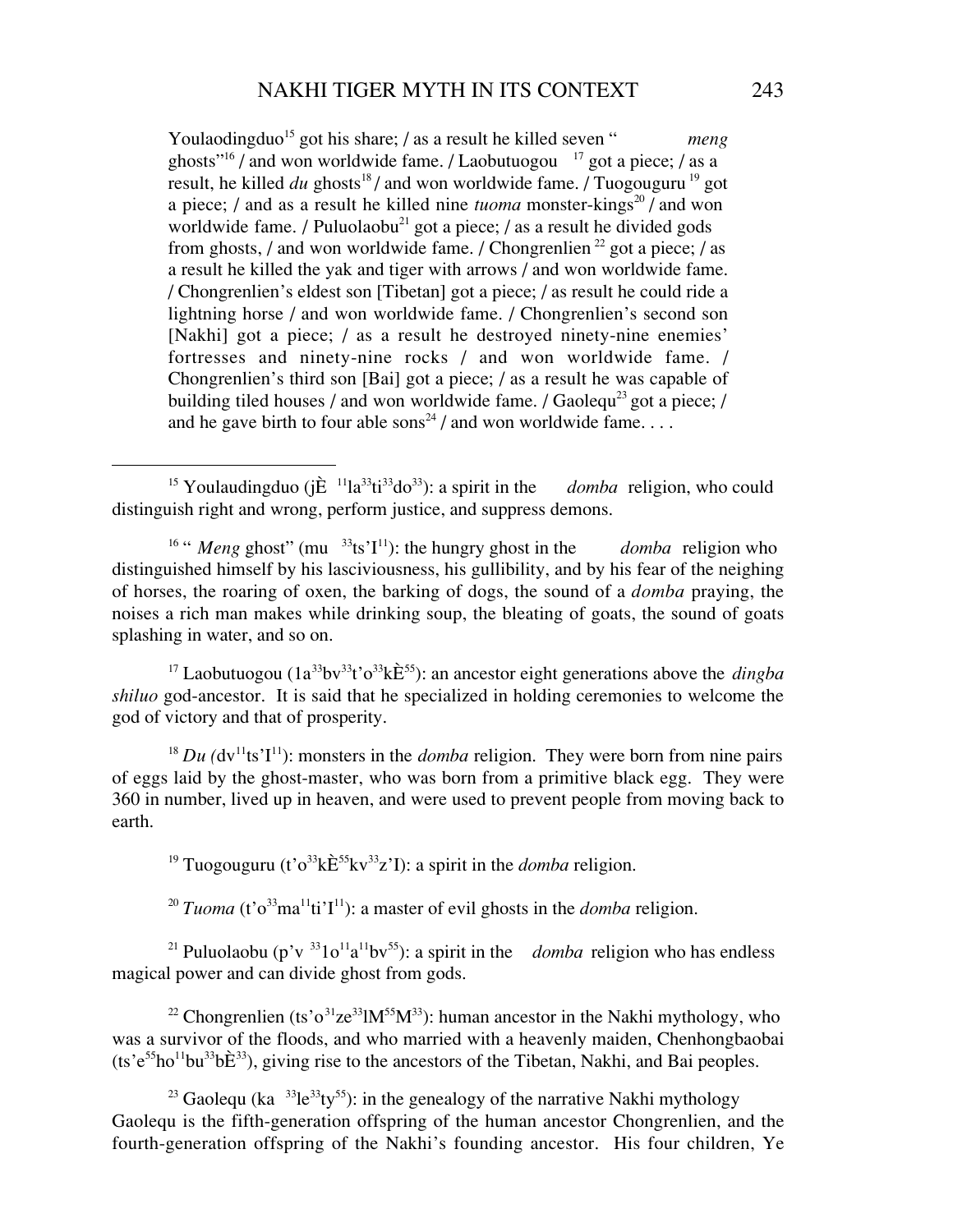## **The Cultural Interpretation of** *The Origin of the Tiger*

How should we interpret *The Origin of the Tiger* (cf. He Z. 1963)? I believe that this work above all belongs to the tiger worship of the Nakhi. With its supernatural themes and lively wording, *The Origin of the Tiger* graphically expresses both the Nakhi belief in their tiger origin and their strong aesthetic sensibility. It depicts the objects of worship that have fully absorbed people's spiritual beliefs, even to the level of a totem. Therefore, the tiger is perfect inside and out, in appearance and in essence; it is full of dignity whether dead or alive.

The tiger's genealogy is a noble one: the ancestor on his father's side is the blue dragon in heaven, and the ancestor on his mother's side is the white-faced cat. The constituent parts of the tiger's fleshy body are sacred: his head, skin, lung, liver, bones, flesh, breath, blood, heart, eyes, voice, claws, and ears are all granted by nature, enabling him to absorb the essential spiritual properties of heaven and earth and of the sun and the moon. The shape of the tiger is beautiful: its sides, face, ears, head, back, forelegs, waist, hind parts, paws, tail, and the area around its eyes are all replete with beautiful and solemn stripes. It can either grant people longevity or put its enemy to death; it can either open up heaven and earth or compete with the sun and the moon to see who is brighter; it can bestow people with wisdom and strength; it can give people beauty and wealth or serve as the ritualist's magical talisman for conquering ghosts. Even after its death, the tiger's skin will make the god who possesses it famous and the man who possesses it a hero.

Such descriptions in *The Origin of the Tiger* have made an ordinary animal into an object of worship endowed with perfection and endless power, and in harmony with the Nakhi tiger worship in the Nakhi religion, language, folklore, and arts. What constitutes such worship? It can only be explained by reference to the Nakhi view of nature, their ethics, and their sense of self-understanding.

Worship of animals reflects the fact that animals' relation to man is one of the basic relations between nature and mankind. Man not only conducts everyday interactions with the animal world, but also uses it as the main staple for livelihood. Man satisfies his needs for fat, protein, and fibres by hunting and fishing and the domestication of animals. In fact, animals

 $\overline{a}$ 

<sup>(</sup>j $\hat{E}^{11}$ ), Shu (su<sup>11</sup>), He (ho<sup>11</sup>), and Mai (m $\hat{E}^{11}$ ), each became an ancestor of the four great Nakhi tribes in remote antiquity.

 $24$  Ye, Shu, He, and Mai.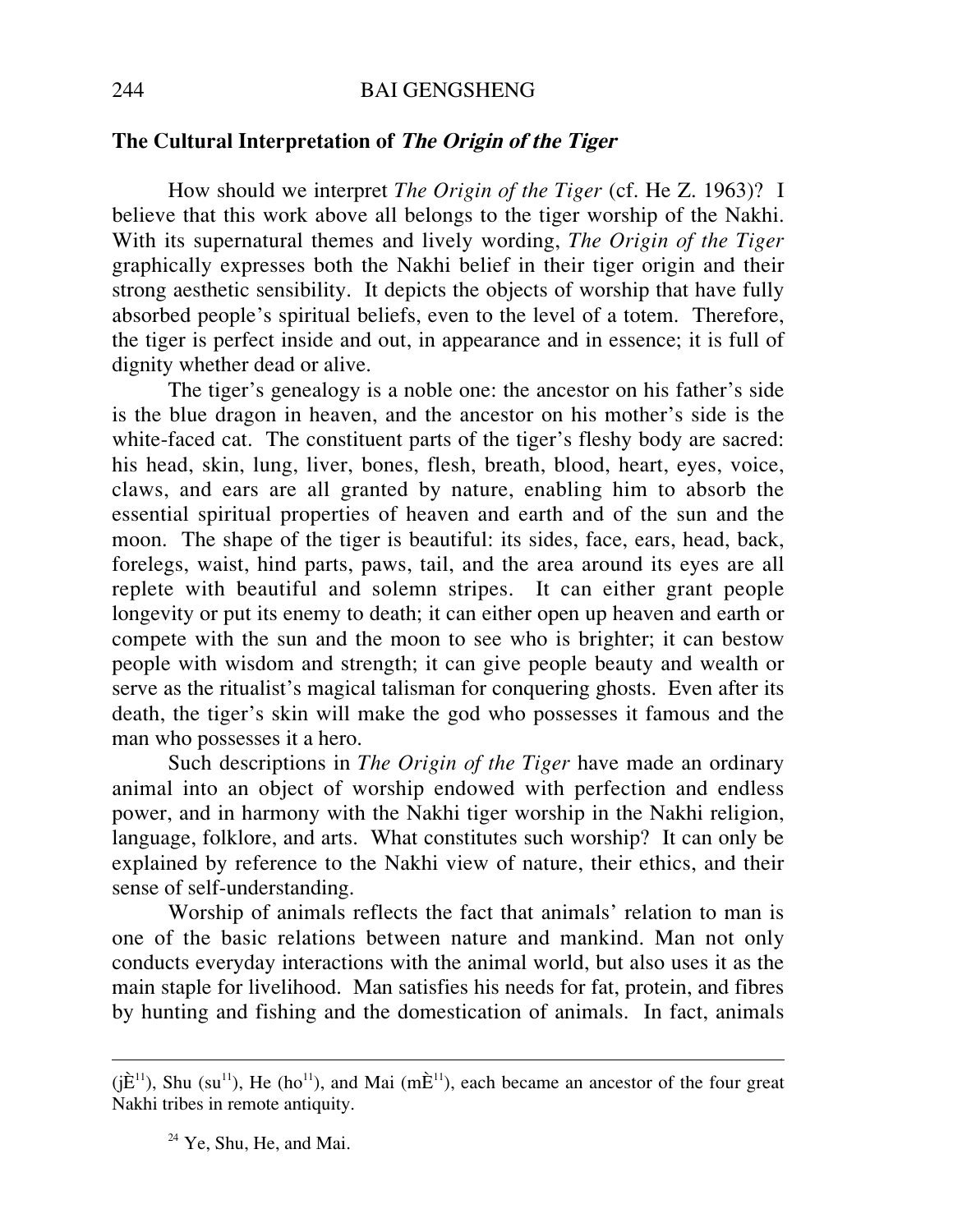that interact with human beings differ in rank. Among all mountain animals, the tiger is the king because it is large in body, quick in movement, fierce by nature, and powerful. Its existence not only influences other animals, but also threatens human life. Therefore, the Nakhi ancestry worshipped its unique dignity and ferocity, as well as its superiority in bodily build; awe lies at the core of their tiger worship. As the clan gradually became aware of its collective identity, its members desired to trace the clan's origins to a powerful genesis; thus tiger worship rose to the level of totemism. People began to regard the tiger as the symbol for their own tribes or clans, an icon to distinguish themselves from other communities. The Nakhi have many totems, such as yaks, bears, golden turtles, goats, and dogs, that played cognate roles alongside the tiger. This is nothing surprising, because the Nakhi are a community consisting of many subgroups that practice totemism.

These worshipped animals among the Nakhi involved two specific beliefs: first, the elements of the universe either create the totemic animal or the universe is created from the animal; and, second, the totem belongs to the clan's genealogy. The totemic animals usually create the universe through transformations of their bodies. For example, the *domba* scripture *Chongbantu* describes the process of transformation of the yak into the universe. After the yak has been slaughtered (He F. 1963:17),<sup>25</sup>

Its head became the heavens, Its skin became the earth, Its lungs became the sun, Its liver became the moon, Its bowels became roads, Its bones became stone, Its flesh became soil, Its blood became water, Its sides became rock, Its tail became the trees, Its wool became grass. Its head points to the north, Its tail to the south.

Not only the yak but also the golden turtle transformed in this way, with the only exception being that the latter transformed into the five elements<sup>26</sup> and

<sup>&</sup>lt;sup>25</sup> *Chongbantu* (ts'o<sup>31</sup>mbÈr<sup>33</sup>t'v<sup>33</sup>): a Nakhi epic that describes the origin of the universe and mankind.

<sup>&</sup>lt;sup>26</sup> Metal, wood, fire, water, and earth.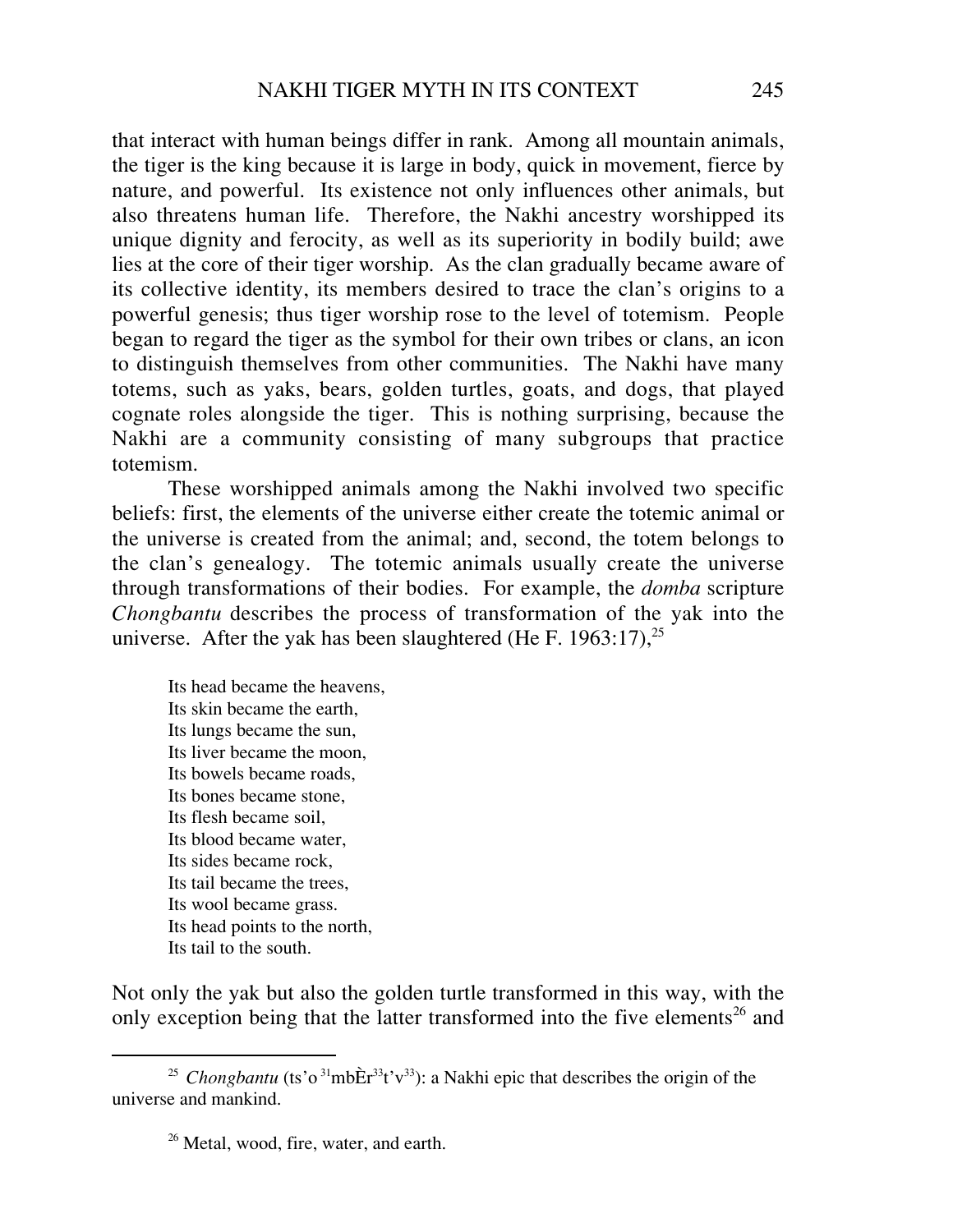five directions, a discrepancy that seems to stem from assimilating foreign myths (He Z. 1964a:37-38).<sup>27</sup> In *Lamumengtu*, this transforming principle has been reversed to work on human figures. It is said that after the human figure was formed, the sun gave him lungs, the moon liver, the stone bones, the soil flesh, the water blood, the *pan* god eyes, the *dong* god head and feet, the *sai* god hands, the *chan* god teeth, and the *heng* god heart, giving soul and flesh to the lifeless wood figure, enabling it to return to the ancestral world (He S. 1987:122-24).<sup>28</sup> Thus, the way the human figure acquired soul and flesh mirrors the way the yak transformed into the universe, the only difference being the direction of transformation.

*The Origin of the Tiger*, like *Lamumengtu*, has adopted the theme of combining all elements. It is said that the tiger got its head from the heaven, its skin from the earth, its lungs from the moon, its bones from the stones, its flesh from the soil, its breath from the wind, its blood from the water, and its ears from the jackal. *Chongbantu*, *Lamumengtu*, and *The Origin of the Tiger* all employ a series of transformations, no matter what combination or type, and make relevant adjustments based on whether the hero is the yak, the tiger, the human, or whatever. For example, the mutually transformative relations between the sun and the lungs, the moon and the liver, stone and bone, water and blood, soil and flesh, earth and skin, stars and eyes, wind and breath, the road and the bowels, and so on are somewhat stable, except that the yak in *Chongbantu* includes the road and the bowels, the rock and the sides, the tree and the tail, and the grass and wool, while the tiger in *The Origin of the Tiger* has the sun and the eyes, iron and the heart, the blue dragon and the voice, the eagle and the claws, the white yak and the gallbladder, the jackal and the ear, and wind and breath. These transformations are all based on two principles of likeness in appearance and nature. For example, the tiger's ears resemble those of the jackal and the tiger's boldness is like that of the yak's. Unlike *Chongbantu*, both *The Origin of the Tiger* and *Lamumengtu* picture all natural elements transforming into the tiger or human figures. These two latter works, especially *Lamumengtu*, came into being at a time far removed from that of *Chongbantu*. The difference is significant: *Chongbantu* appeared during totemic times, while the *Lamumengtu* and *The Origin of the Tiger* came into

<sup>27</sup> <sup>27</sup> From *Bibaoguasong* ( $py^{11}p^2a^{11}kua^{55}su^{11}$ ): also translated as *The Record of the White Bat's Getting the Scripture*, a Nakhi myth about the origin of divination.

<sup>&</sup>lt;sup>28</sup> *Lamumengtu* ( $\text{la}^{33}$ mu<sup>33</sup>mM<sup>33</sup>t'v<sup>33</sup>): a Nakhi *domba* scripture, read at the rites for redeeming lost souls, which includes mythological parts.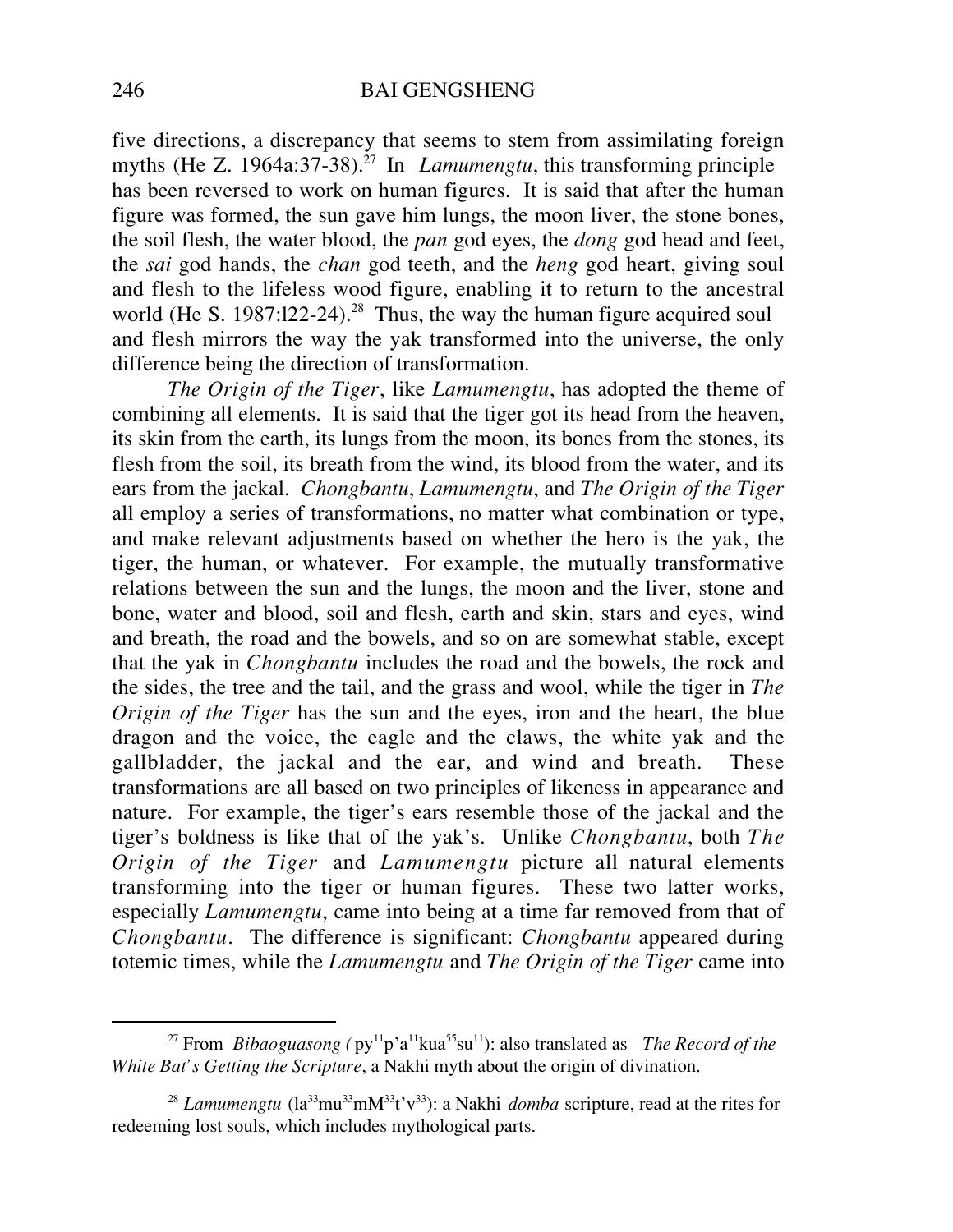being during the period of ancestral worship. Both do, however, preserve some totemic traces of the past.

The Nakhi totems as universe-transformers, or integrators of all elements of the cosmos, possess supernatural distinctions, spiritual importance, and grandeur of appearance, as well as uniqueness of origin. Without these characteristics, the yak, the tiger, and the sheep would not have become totems that could arouse feelings of awe in the hearts of Nakhi ancestors.

Totemic animals usually belong to a clan's genealogy and serve as human ancestors in a broader sense. It is same with the tiger. In the *Chongbanchongsha* (ts'o<sup>11</sup>bÈr<sup>33</sup>ts'o<sup>11</sup>sa<sup>55</sup>), there are detailed descriptions about the origin of man and his genealogy that have later been used by the Nakhi rulers and included in the famous *Mu Shu Family Genealogy*. Its basic contents are as follows (Lijiang County 2002):

| <b>Chinese Pinyin</b>          | <b>Nakhi</b> pronunciation                                                                 | Translation                            |
|--------------------------------|--------------------------------------------------------------------------------------------|----------------------------------------|
| cao gu tian neng gu            | $ts$ 'o <sup>1 1</sup> kv <sup>33</sup> mM <sup>33</sup> nM <sup>33</sup> kv <sup>11</sup> | The heavens gave birth to a human egg. |
| cao feng di neng feng          | $ts'o11bv11dy11nM33bv11$                                                                   | The earth hatched the human egg.       |
| cao xian gu fu gu              | $ts'o^{11}ze^{33}gv^{33}fv^{55}gv^{33}$                                                    | Albumen and yolk began to mix.         |
| gu fu gu lu gu                 | $gv^{33}fv^{55}gv^{33}lv^{11}gv^{33}$                                                      | It was getting warm then;              |
| gu lu qi lu gu                 | $gv^{33}lv^{11}sa^{55}lv^{11}gv^{33}$                                                      | The egg created warm air.              |
| qi lu lu lu gu                 | $sa^{55}lv^{11}dzer^{33}lv^{11}gv^{33}$                                                    | The warm air condensed to dew.         |
| lu lu liu dian gu              | $dzer33lv11ts'ua55tie$                                                                     | There were six drops of dew.           |
| yi dian hal niang ding         | dw <sup>33</sup> tie <sup>55</sup> hM <sup>55</sup> nie <sup>11</sup> die <sup>33</sup>    | One drop fell into the sea;            |
| hai shi hai xian gu            | $hM^{55}sl^{55}hM^{55}ze^{33}gv^{33}$                                                      | Changed into hai shi hai xian,         |
| hai xian la xian gu            | $hM^{55}$ ze <sup>33</sup> la <sup>33</sup> ze <sup>33</sup> gv <sup>33</sup>              | Changed into hai xian la xian,         |
| la xian tian xian gu           | $1a^{33}ze^{33}mM^{33}ze^{35}gv^{33}$                                                      | Changed into la xian tian xian,        |
| tian xian cong cong            | $mM^{33}$ ze <sup>33</sup> ts'l <sup>33</sup> tx'l <sup>11</sup>                           | Changed into tian xian cong cong,      |
| cong cong cong yang            | ts'l <sup>33</sup> ts'l <sup>33</sup> ts'l <sup>33</sup> jy <sup>11</sup>                  | Changed into cong cong cong yang,      |
| cong yang cong jiao            | ts'l <sup>33</sup> jy <sup>11</sup> ts'l <sup>33</sup> tcy <sup>11</sup>                   | Changed into cong yang cong jiao,      |
| cong jiao jiao xian            | ts'l <sup>33</sup> tcy <sup>11</sup> tcy <sup>11</sup> ze <sup>33</sup>                    | Changed into cong jiao jiao xian,      |
| jiao xian bi xian              | tcy <sup>11</sup> ze <sup>33</sup> bi <sup>33</sup> ze <sup>33</sup>                       | Changed into jiao xian bi xian,        |
| bi xian cao xian               | $bi^{33}ze^{33}ts'o^{11}ze^{33}$                                                           | Changed into Bi xian cao xian,         |
| cao xian li wei wei            | ts'o <sup>11</sup> ze <sup>33</sup> lM <sup>55</sup> γM <sup>33</sup> γM <sup>33</sup>     | Changed into Cao xian li wei wei,      |
| li wei nuo yu                  | $1M^{55}$ γ $M^{33}$ πο <sup>55</sup> γο <sup>11</sup>                                     | Changed into Li wei nuo yu,            |
| nuo yu ban pu                  | $no^{55}\gamma o^{33}bæ^{33}p'v^{33}$                                                      | Changed into Nuo yu ban pu,            |
| ban pu yu                      | $b\mathfrak{E}^{33}p'v^{33}\gamma o^{33}$                                                  | Changed into Ban pu yu,                |
| yu gao lai                     | $\gamma$ o <sup>33</sup> ga <sup>33</sup> la <sup>11</sup>                                 | Changed into Yu gao lai,               |
| gao lai qiu                    | $ga^{33}la^{33}$ tcy <sup>55</sup>                                                         | Changed into Gao lai qiu,              |
| ye, shu, he, mai <sup>29</sup> | $j e^{11} s u^{11} h o^{11} m e^{13}$                                                      | Changed into Ye, Shu, He, and Mai.     |

<sup>&</sup>lt;sup>29</sup> <sup>29</sup> This genealogy is contained in the *Mu Shu Family Genealogy* of the Nakhi rulers. The quotation, however, is from the *domba* scripture *Chongban chongsha*. Since it is transcribed with Chinese characters, some words were transliterated and some were freely translated with sound transcriptions difficult to understand. For that reason, the author has added Chinese Pinyin transcriptions, together with international phonetic symbols of the whole text.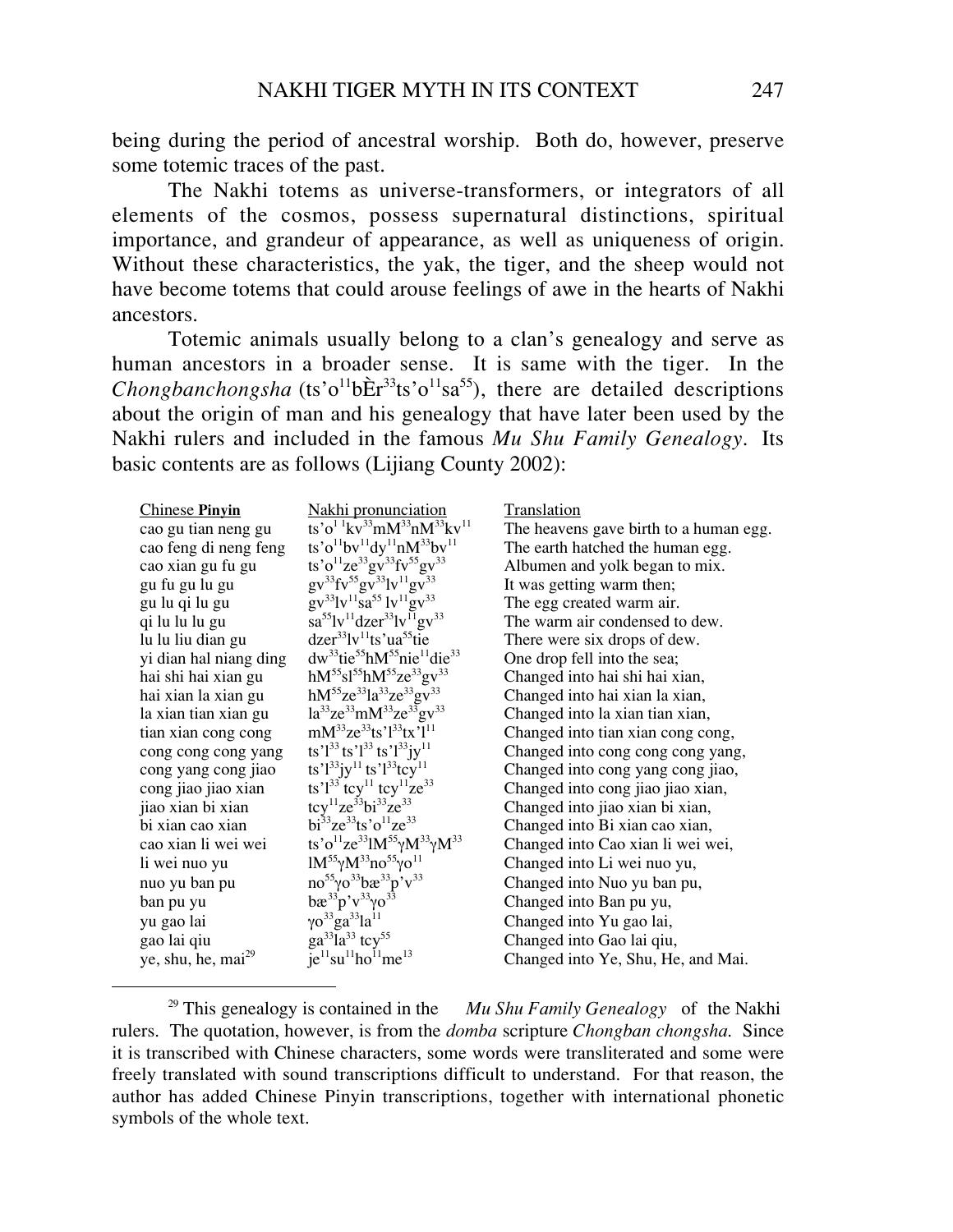In this very long genealogy, from *cao gu tian neng gu* to *hai shi hai xian gu*, the heavens gave birth to the human egg and the earth hatched it; then it warmed up, became dew, and dropped into the sea. From *hai xian la xian gu* to *jiao xian bi xian*, the genealogy of the birth of animals is told, among which *la*, the tiger, first appears, followed by *tian* ("oxen"), *cong* ("goat"), *yang* ("sheep"), *jiao* ("horse"), and so on. It is only with *bi xian cao xian* that the genealogy of human origins unfolded. Conjecturing from the features of the genealogy, which consists of the Tibeto-Burmese patronymic system, we would say that *hi xian cao xian* is father to the human ancestor *cao xian li wei wei* (also called Chongrenlien*)*. Of course, another view would say that the human ancestor appeared right from *tian xian cong cong*. However, the tiger (*la*) is held to be the earliest animal that has ever appeared quite close to the remotest human ancestors. In his grand work *A Dictionary of Nakhi Pictographs* (1981), Fang Guoyu revealed that there are sayings claiming that "the tiger is the human forefather" among the Nakhi folk.

The relationship between man and tiger can be proven in the *Chongbantu*. In this work, the human ancestor Chen hongbaobai'ming  $(ts'e<sup>55</sup>ho<sup>11</sup>bu<sup>33</sup>be<sup>11</sup>mi<sup>55</sup>)$  was originally a heavenly maiden, whose parents were heavenly gods, called *Zilaoapu* (dzI<sup>33</sup>1a<sup>11</sup>a<sup>31</sup>p'v<sup>33</sup>) or *Zilaoa zu* (dzI331a11a31 dzI33). Here *lao* is same as *la* in the *Official Genealogy of the Mu Family* and the *Origin of the Tiger*; both mean "tiger." The pictographs *zi lao a pu* and z*i lao a zu* even look like a tiger. If man did not regard the tiger as an ancestor, this kind of pictograph and sound-to-meaning correspondence would be inexplicable.

Due to the symbiotic relationship between man and tiger, the ancient Nakhi people widely practiced the custom of using "tiger" as a surname. For example, the headman of Zuosuo of Yanyuan, Sichuan, was from the Nari*,* a sub-group of the Nakhi. He called himself La la, which means tiger.<sup>30</sup> Not only the headman of Zuosuo, but also the headman of Zhongsuo was known by the surname of tiger (*la*). For example, in the Hongwu reign of the Ming dynasty, Lawu was appointed head of a thousand households. From La Ruilin, who entered office during the Kangxi reign of the Qing dynasty, to La Chengjie, who was murdered by the Black Yi slave owners in the 1940s, and including La Junrong, La Yongzhong, La Tingxiang, La

 <sup>30</sup> <sup>30</sup> "Before liberation, the hereditary headman of Zuosuo and the 480 households of Nari under his government were known by the surname of La ['tiger']" (Guo and He 1996:210).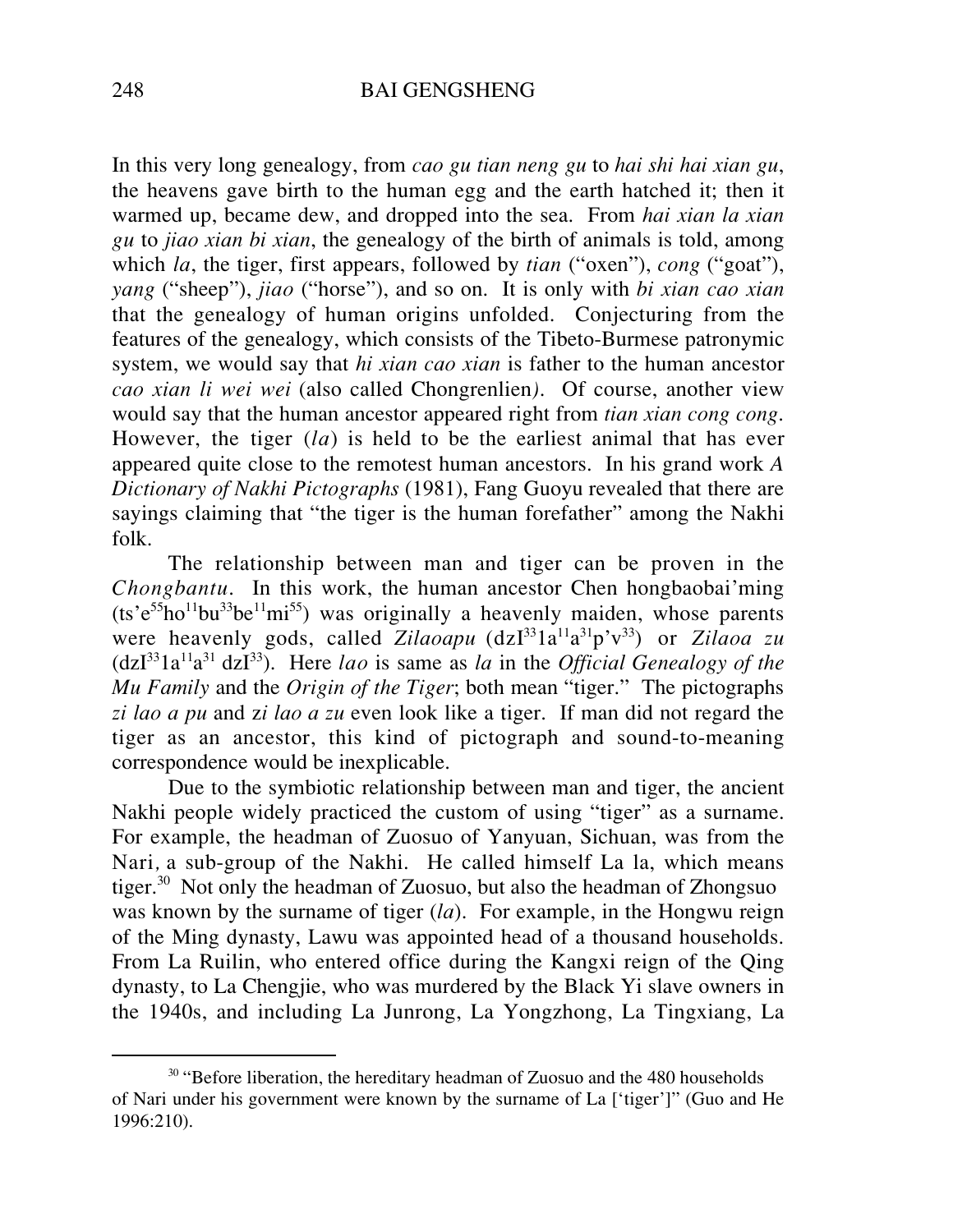Yinghan, La Wenqing, La Bangzuo, and La Shutong, all used the same name (cf. Guo and He 1996).<sup>31</sup> Again, among the four ancient sub-branches of the Nakhi to which the hereditary headman of the Mu family at Lijinag of Yuiinan belonged, the sub-branch Ye usually regard their first ancestor as being born to the tiger, called *Yebeyela* ( $j\hat{E}^{11}pM^{55}j\hat{E}^{11}la^{33}$ ) (Guo and He 1996). In the *Record of the Lijiang Fu*, there is even a legend about a man transforming into a tiger (Guanxu Reign): "It is said that in the early Yunan dynasty, Baishali moududi was brave and determined by nature. Whenever there was injustice, he would lie on the huge rock, transformed in a second, roaring and jumping, leaving traces on the rock, which we can spot even today" (*ibid.*:443).

Because humans and tigers share common ancestry, the *Origin of the Tiger* tells that the human ancestor Congren Pandi befriended the tiger and the tiger took his body to his original ancestral burial ground after his death. Here the author emphasized the similarity of the human ancestor and the tiger. However, since the *Origin of the Tiger* is not the first version of the tiger myth, the story adopted the plot in which Taomabenli  $(t^2a^{55}ma^{33}pM^{33}M^{33})$ , the hunter, killed the tiger. Some might doubt that the tiger is a totem for the Nakhi ancestors, for why would a people kill their own totem? However, in Asia, America, and Africa, many peoples have the habit of killing and eating their totems, believing that this practice will allow them to absorb the totems' power and will give them lifelong protection. The same idea is at work when people dress in tiger skins, hoping to glean their magical power. For example, although the Ewenkis in China regard the bear as their totem, they do not refrain from shooting it. However, they will hold a ceremony for their victim, crying at the top of their voices, as if they had lost a parent. Those bear-hunters will not be condemned for the killing; on the contrary, they will be considered true heroes. Whether an adult can become a real hunter largely depends on his ability to hunt big game, such as bears and tigers (cf. Zhu 1999).

The *Origin of the Tiger* narrates that the primordial tiger's skin was divided into 99 pieces and allocated to many gods, human ancestors, and ritualists, who killed and conquered their enemies, thus making contributions to society and winning world fame. In this case "99" is only an estimated figure; the Nakhi lay emphasis on the *yang* (odd) number and "99" signifies multiplicity. The important gesture here is the division of the tiger's skin. What cultural meaning does dividing tiger skin have? What does it aim at?

 <sup>31</sup>  $31$  Among the Nari of the Nakhi in the Ningliang County of Yunnan "the hereditary headman at Yongning takes the tiger as his root-ancestor and prohibits people from killing it" (*ibid.*).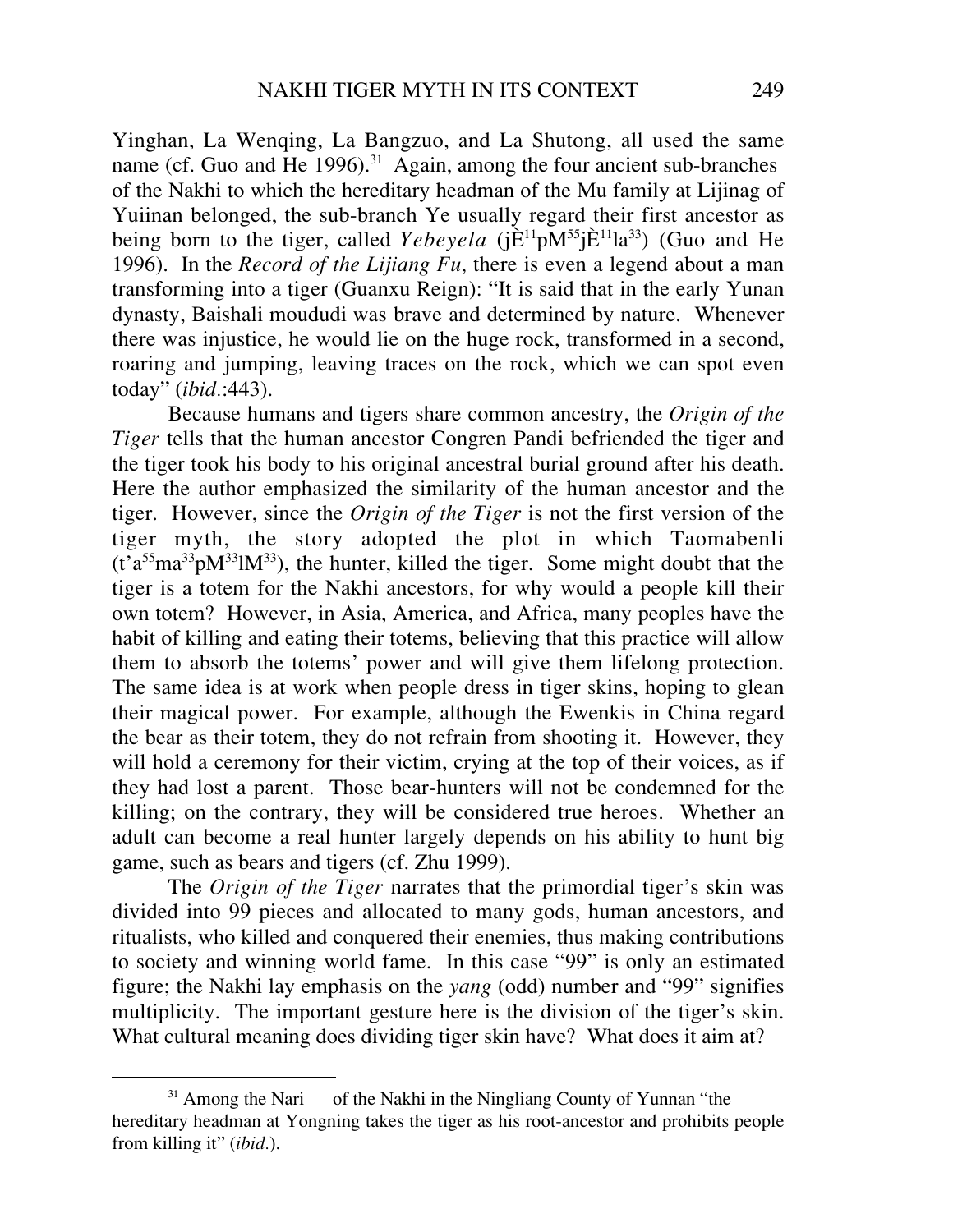First of all, it is a reflection of an ancient Nakhi hunting custom. In early times, Nakhi hunters abided by the old rule of "everyone on the spot should have a piece"—whenever they brought down game they would share a piece with anyone they met on the way, besides sharing equally among themselves. If they failed to observe this custom, they believed they would bag no game later on. It reflects a conception of communal distribution. According to this convention, it was a great shame to own anything privately; collective ownership was most honored. Dividing the tiger skin also means dividing its power and strength, bringing its magic to many. Since the tiger is not a personal totem and belongs to all members of the clan, enjoying the protection of the tiger is a collective right. Due to the influence of the theory of the soul's immortality, people believe that the tiger's soul and power inhabits every piece of its skin. As a result, just as the Ewenkis would share within their clan the meat of the bear they had killed, the sharing of tiger skin meant collectively distributing the totem's magic and its benevolence. The aim of sharing tiger skin is no doubt implied in the *Origin of the Tiger*. However, based on other peoples' customs and mythology, its direct purpose is probably to have a coat made from tiger skin.

The act of wearing a tiger's skin embodies the history of the symbiosis between man and tiger. This is also the transforming meaning we read in the Nakhi mythology. For example, the warrior god, Youma*,* whose egg was hatched by the tiger, has a tiger-like head, fur, and ferocious power (He Z. 1963). In Nakhi mythology not only the tiger but also some gods and monsters, after transforming into certain animals, develop correspondent inclinations, abilities, and functions. According to the *The War Between Dong and Shu*  $(du^{11}x^{11}sv^{31}x^{11})$  (He Z. 1964b) and other accounts, the mythological Nakhi ancestor Mili dongzhu once led his tribe against the tribe of Shu. His nine warriors all wore tiger skins (He J. 1984). In the *Chongbantu*, the Nakhi ancestors' high regard for tiger skin has been graphically depicted: when Chongrenlien was asked by Zilao apu, who dwelled in the heavens, to milk a tigress, he journeyed to the high mountains and penetrated the tigress' den wearing a cub's skin in disguise—he later returned successfully with the tigress' milk. In doing so, he foiled Zilao apu's designs to get rid of him. What is more, after marrying the heavenly maiden Chenhong baobaiming, he returned victoriously to the earthly world wearing a tiger's skin, whereupon he built a beautiful home and gave birth to the ancestors of the three peoples: the Tibetan, the Nakhi, and the Bai (He S. 1987). It is said that the ancestor Gao laiqiu of the four ancient Nakhi tribes—Ye, Shu, He and Mai*—*was also a great hero who wore a tiger skin. As Lévy-Bruhl has observed (1986), when the heroes in Nakhi mythology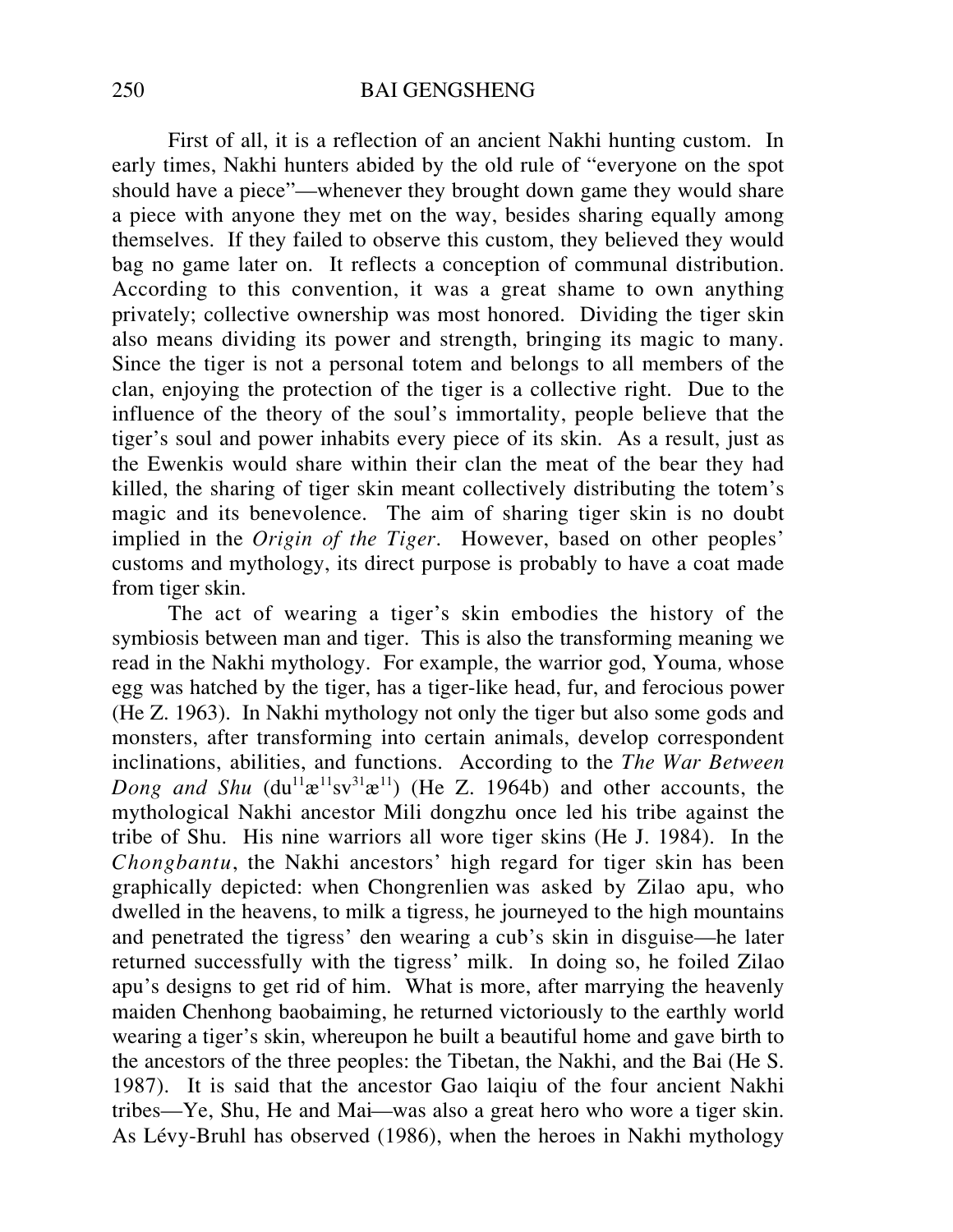wear tiger skins, both tigers and men grow more powerful than they would have been without each other.

## **Traces of Tiger Worship**

While the *Origin of the Tiger* clearly shows the Nakhis' reverence for the tiger, traces of tiger worship appear as well in their language, toponyms, customs, political organizations, and medicine. By investigating these aspects of Nakhi culture, we can deepen our understanding of the character of the tiger and its worship in the *Origin of the Tiger*.

#### *Language*

Language is the most stable element in an ethnic culture. Though the lexicon may undergo changes, this happens more slowly than economic developments and shifts within social institutions. The core vocabulary in a language enjoys great stability, and can preserve information within an ancient culture longer than inscriptions on marble stones and copper columns. As far as tiger worship is concerned, the Nakhi language has preserved a rich variety of references.

For example, in Nakhi language "healthy" is *la la* (1a<sup>31</sup>la<sup>11</sup>), which literally means "tiger, tiger"; a free translation would be "strong as a tiger." This example shows that the tiger symbolizes health and strength according to ancient Nakhi aesthetics: a healthy person's condition is understood as equivalent to that of a tiger. Another example comes from a Nakhi saying, "at first there were no sages and all sages were taught by the tiger." This proverb reveals how much the Nakhi ancestors' regard for the tiger had risen from the level of biology to the arena of spiritual, mental, and moral issues, a level of regard expressed in the *Origin of the Tiger*. Similar phrases found in Nakhi speech are *la shi gan mei shi*  $(la^{31}sl^{33}ga^{11}m\tilde{E}^{33}sM^{33})$  and *jing jiu la la dui* (dzi<sup>33</sup>dzi $\hat{E}^{11}$ la<sup>33</sup>lÈr<sup>33</sup>dy<sup>11</sup>). The former, meaning "the tiger does not lose its prowess even after death," expresses praise and respect for the tiger, whose soul and power will survive death. The latter, translated as "the fierce tiger roars in the human world," represents the wonderful landscape where man and tiger live together.

#### *Toponyms*

In the Nakhi-populated areas there are many places named after the tiger, including mountains, rivers, regions, and individual villages. Evidence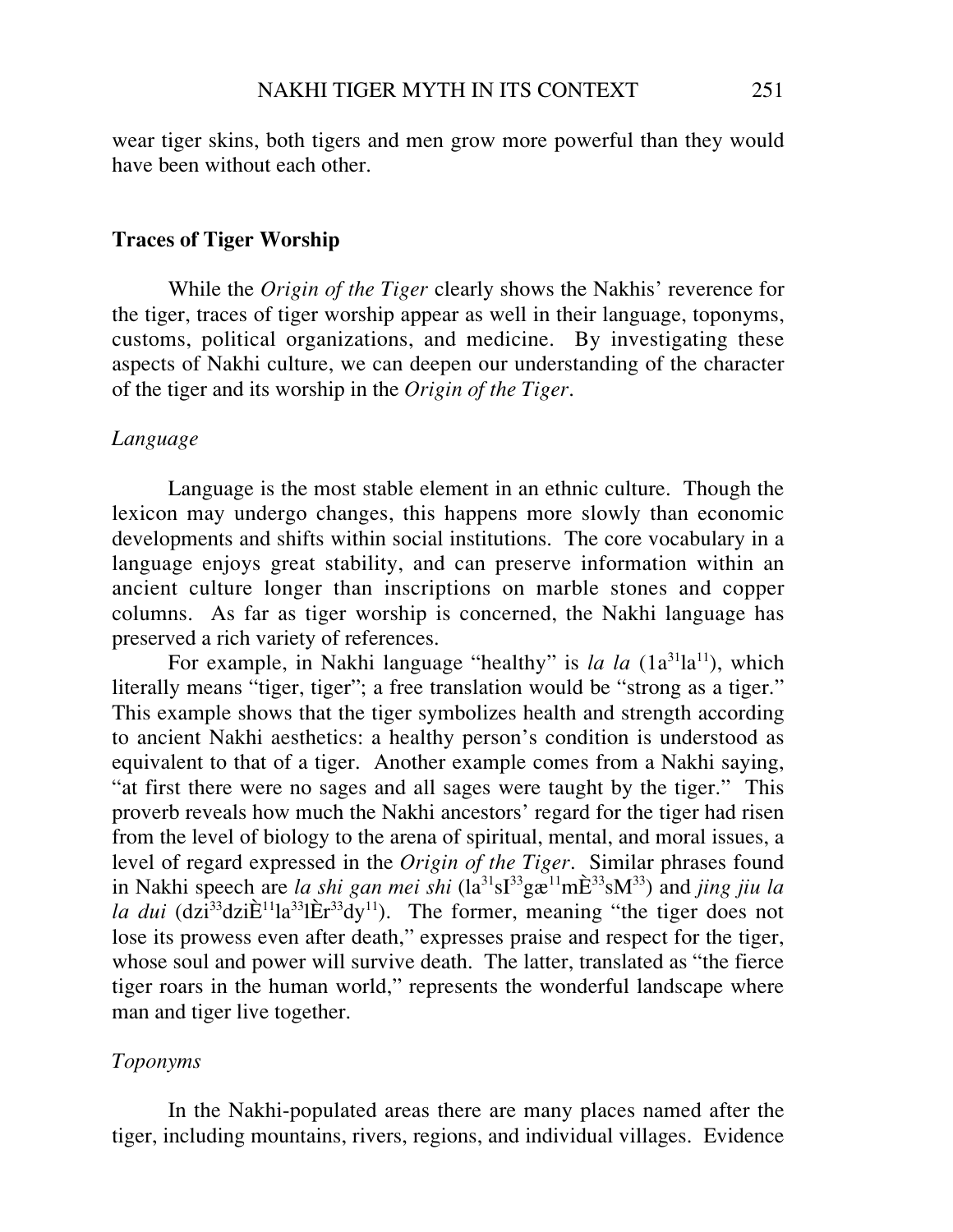of tiger worship is everywhere. Mountains and rivers named after the tiger include the Lancang, Hutiao Xia, and Lapu. Where the Lancang river meets the Hengduanshan Mountains there are many Nakhi people. Some placenames refer to the tiger's movements. "Lancang" originally comes from the Nakhi  $la^{33}ts' \, o^{33}$ , meaning "tiger jumps," because where the Lancang river rushes through the valley is grows narrow enough for a tiger to leap over it. The Jinshajiang valley between the Yulong Snow-capped Mountain in Lijiang and the snowy Haba Mountain in Zhongdian, Yunnan, is known as Tiger-Jump Valley, or Lancang ge  $(la^{33}ts'o^{33}ko^{11})$ , because of the narrow river running through it and the small river island called Tiger-Jump Rock  $(la<sup>33</sup>ts'o<sup>33</sup>lv<sup>33</sup>)$ . It is said that in the past tigers crossed the river using the Tiger-Jump Rock. In addition, in the Weixi County of Yunnan there is a river called Lapu  $(1a^{33}p'v^{33})$ . According to the *Toponyms of the Weixi Lisu Autonomous County of the Yiinnan Province* (Weixi Lisu County 1987)*, lapu* is a Nakhi word meaning "tiger's den."

Many other places have toponyms incorporating the Nakhi word for tiger. The Nari tirbe's original homeland in Yanyuan County of Sichuan is called in Nakhi "Latuo" ( $la^{33}t^3a^{55}$ ); the Lugu lake beside it is called "Latuo" hai" (1a<sup>33</sup>t'a<sup>55</sup>hM<sup>55</sup>) in Nakhi. Here again the syllable *la* in Latuo means "tiger." During the Tang dynasty, the Yongning area of the Ninglang County of Yuiman was called Tanlan or Santanlan. It is possible that Tanlan is a mistake for Lantan, while Lantan might be the transcription of *latao* in the Nakhi language at that time. In addition, during the Ming dynasty the Lancang Guard was established in the Yongsheng County of Yunnan, where Yonghshen was ruled by the Nakhi headman from the Mu family and the Nakhi continue to live. *Lancang* is a Nakhi word meaning "the tiger jumps." In Lijiang and Ninglang of Yunnan, there are many neighboring places named after the tiger; for example, Lashi County's Nakhi name is Lashi (la33sI55), meaning "new tiger"; Baoshan County's Nakhi name is Labo  $(la^{33}p\tilde{E}^{11})$ , meaning "the springing tiger"; the southern end of Baisha Ba is called Lake  $(la^{33}k'o^{55})$  in Nakhi, meaning "killing tiger." It needs to be pointed out that Shigu's Nakhi name, Laba  $(la^{33}ba^{11})$ , has nothing to do with tiger worship, because *laba* comes from the Tibetan word *luopo*  $(\log^{11} p' \cdot o^{11})$ , a name given to this area by Tibetans during the Tang dynasty. *Luopo* in Tibetan translates into Chinese as "Shenchuan" ("sacred river"), which is exactly the same name given to the Jinshajiang river in the *Tang Shu* (*Record of the Tang Dynasty*).

Villages named after the tiger are widespread. For example, there are two places where the Nakhi live in the Muli County of Sichuan: one is the Laoluo  $(la^{33}1o^{11})$  village—or meaning "the place where the tiger visited"—in the Eya township, and the other is the Nabu  $(na^{55}pv^{55})$  village of the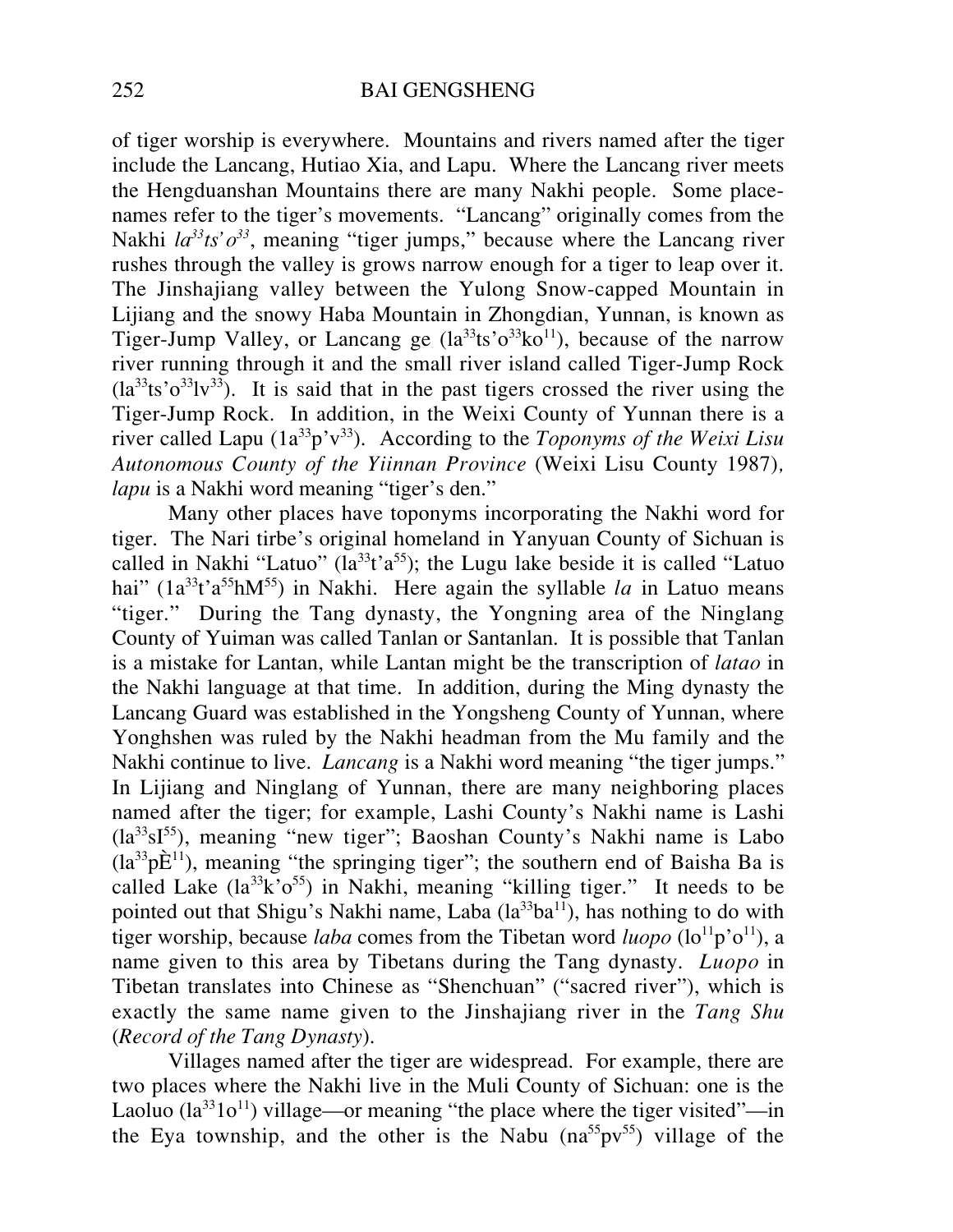Wuxiang township. Here *nabu* is a modified form of *labu* (la<sup>33</sup>bv<sup>33</sup>), meaning "the place the tiger visited." The name of the Nakhi village Laluge  $(la^{33}lo^{55}kv^{33})$  of the Tuoding Township means "the village the tiger visited" (Deqin County 1986). There are six Nakhi villages in Zhongdian County of Yunnan bearing the word for tiger in their names: Lake  $(la^{33}k'o^{55})$ village—or "the place where the tiger was killed"—of Shangjiang township; Lazhigu  $(1a^{33}dzI^{11}kv^{33})$  village—or "the place the tiger frequents"—of Shangjiang township; Lalaixi  $(la^{33}l\tilde{E}r^{11}x^{11})$ —"the place where the tiger roars"—of the Shangjiang township; Lariluo  $(la^{33}zI^{33}lo^{11})$  village—"the wooded mountain valley of the tiger"—of Jinjiang township; and Labiaozhi  $(la^{33}bM^{11}dI^{33})$  village—"the place of tiger-slaughtering"—of Hutiaoxia township, where it is said that people hunted and shared a tiger. Other examples are as follows: Laha  $(la^{33}ha^{33})$  village—or "the place where the tiger rests"—of Yongchun township; Lalongge  $(la^{33}lo^{55}ko^{11})$  village—"the place the tiger comes and goes"—of Yongchun township; and Lari  $(la^{33}zI^{33})$ village—"the village of tiger path"—of Yongchun township (Weixi Lisu County 1987). Names of villages relevant to the tiger appearing in the agreement signed by the Yunnan and Sichuan governments with the Yongning and Lijiang local governments include Lawuwa  $(la^{33}u^{33}uo^{33})$ , Laruowa (la<sup>33</sup>zI<sup>11</sup>uo<sup>33</sup>), Laerwu (la<sup>33</sup> $\gamma$ Èr<sup>11</sup>uo<sup>33</sup>), Lakewa (la<sup>33</sup>k'o<sup>33</sup>uo<sup>33</sup>), Laziwa (la<sup>33</sup>tsI<sup>33</sup>uo<sup>33</sup>), and Lamiewa (la<sup>33</sup>mi<sup>11</sup>uo<sup>33</sup>) (Guo and He 1996). Two Nari villages in Yanyuan County of Sichuan are named after tigers: Nawa  $(na<sup>55</sup>uo<sup>33</sup>)$  of the Yanhai township, where *nawa* is the same as *lawa*, meaning "the village that has tigers"; and Nakua  $(na^{55}k'ua^{33})$ , where *nakua* is the same as  $lakua$   $(1a^{33}k'ua^{33})$ , meaning "the tiger's footprints" (Yanyuan County 1985).

Villages named after the tiger are even more widespread in Lijiang County of Yunnan. *La* in all of the following names means "tiger": Laquwu  $(la^{33}ts'y^{55}uo^{33})$  (Wutai village) of the Huangshan township; Lamaojiu  $(la^{33}ma^{55}dzI\dot{E}^{11})$ , situated between the Jinshan and the Qihe townships; Lazhemai ( $la^{33}dz\hat{E}^{11}me^{33}$ ) in the Lashi township; and Lake ( $1a^{33}k'o^{55}$ ) at the southern end of the Baisha township. Concerning Laquwu village, it is said that once the Nakhi hereditary headman from the Mu family appointed the people of Laquwu village to raise a tiger, but when the tiger escaped as a result of their negligence the Mu family asked for compensation. Hence, *laquwu* means "the village of paying the tiger back" in Nakhi. After the tiger's escape, the villagers rushed out in search of it and finally found the animal in Lamaojiu. After being chased, the tiger ran from the Qihe township, climbed over the South Mountain to the Lashi township, was caught in the village of Lazhemai, and was killed at Lake, not far from the city. Hence, *Lamaojiu* means "the spot where the tiger was found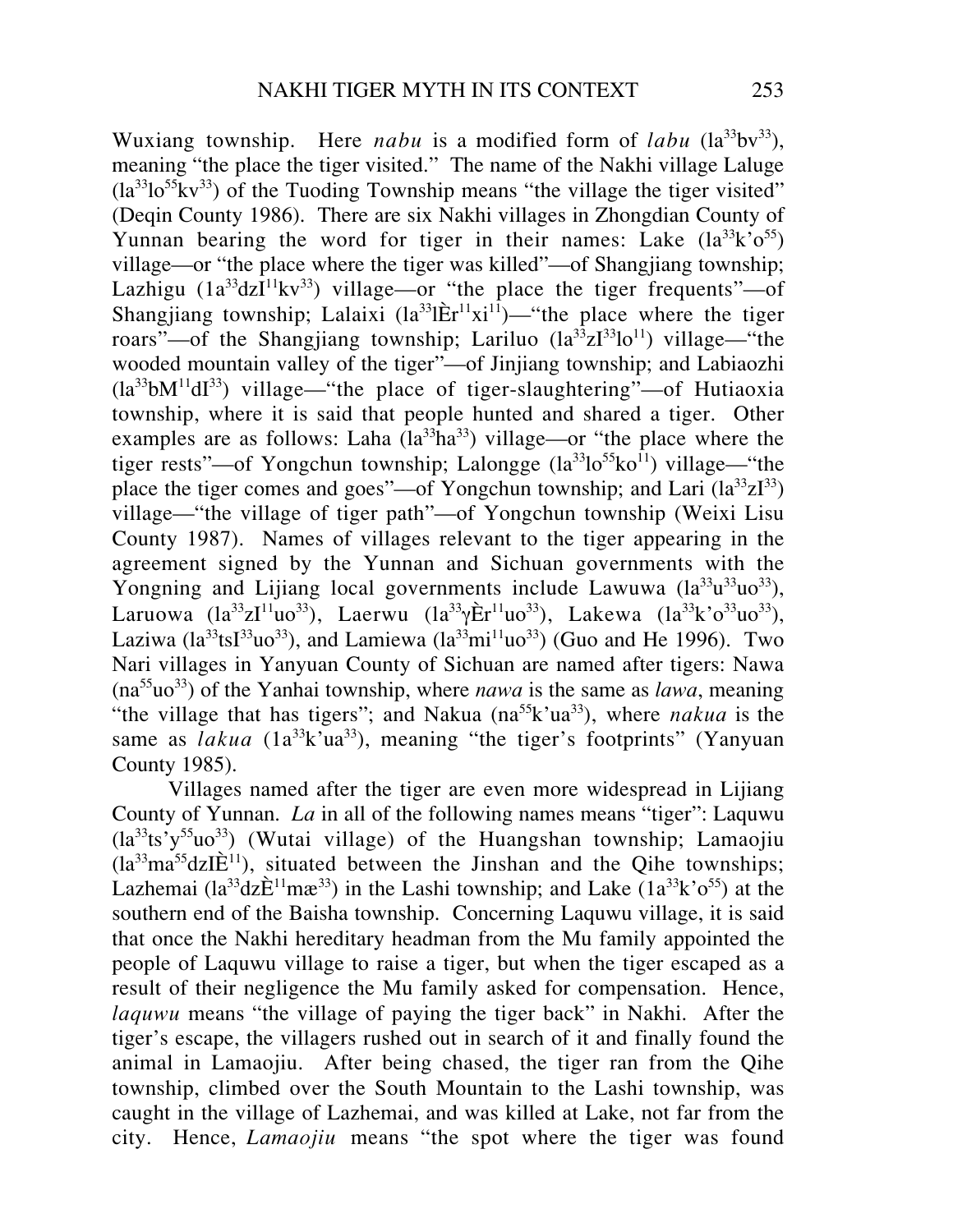escaping"; *lazhmai* means "the spot where the tiger was caught"; and *lake* means "the spot where the tiger was killed."

The same prevalence of tiger names exists in the Judian township. It is said that the area around the Wuhouqing of Judian that used to be inhabited by tigers is called Lazhuluo  $(la^{33}dzI^{33}lo^{11})$  in Nakhi, meaning "the place with many tigers." Once a tiger went down the valley to the banks of Jinshajiang river in search of food and was spotted by a hunter. The hunter chased it to the west of the valley, where it disappeared. Therefore the location is called Lapigu  $(1a^{33}p^{155}kv^{33})$ , or "the place where the tiger disappeared." After the tiger's disappearance, the hunter continued his search along the valley. The place where he rediscovered and caught the tiger is called Lamogu  $(la^{33}ma^{33}kv^{33})$ , "the spot where the tiger got caught." The considerably flatter place where the hunter dragged the tiger in order to kill it is called Lakeluo  $(la^{33}k'o^{55}lo^{11})$ , "the spot where the tiger was killed" (Su 1997).

Villages with tiger-influenced toponymns in Lijiang of Yunnan are as follows: Laru  $(la^{55}sI^{33})$ , *laru* meaning "tiger cubs," in the Baoshan township; Laben  $(1a^{33}be^{33})$ , "village of tigers," in the Daju township; Layoudui  $(la^{33})\hat{E}^{11}dy^{11}$ , "the place where the tiger was sent off"; and Lasazhi  $(la<sup>33</sup>sa<sup>11</sup>dzI<sup>33</sup>)$ , "the village where tigers escaped in all directions." There is a village called Mulake (mu<sup>11</sup>1a<sup>33</sup>k'o<sup>55</sup>) in the Dadong township, meaning "the village that slaughters oxen and tigers." One must conjecture from these place-names that there must be some inspiring stories or special beliefs behind them.

## *Customs*

In Nakhi marriage customs, architecture, games, costumes, arts, and other cultural activities, tiger worship is expressed in vivid detail, corresponding with the records about tiger mythology in the *domba* scriptures and thus forming an intriguing landscape of Nakhi tiger culture.

In the marriage custom, the go-between is known as *milabu*  $(mi<sup>33</sup>1a<sup>33</sup>bu<sup>11</sup>)$ , meaning "the tiger who holds a maiden in its mouth." According to He Shicheng, this title originates from a story told by Gonta, a Nakhi *domba,* who lives in the Baidi village of the Zhongdian County of Yuiman (He S. 1993):

In the olden times, a father and a son lived in a mountain village. They were so poor that the son could not get married at the appropriate age. One day, a tiger came and asked, "What do you live on?" The father answered, "We live by working for the landlord in the village." The tiger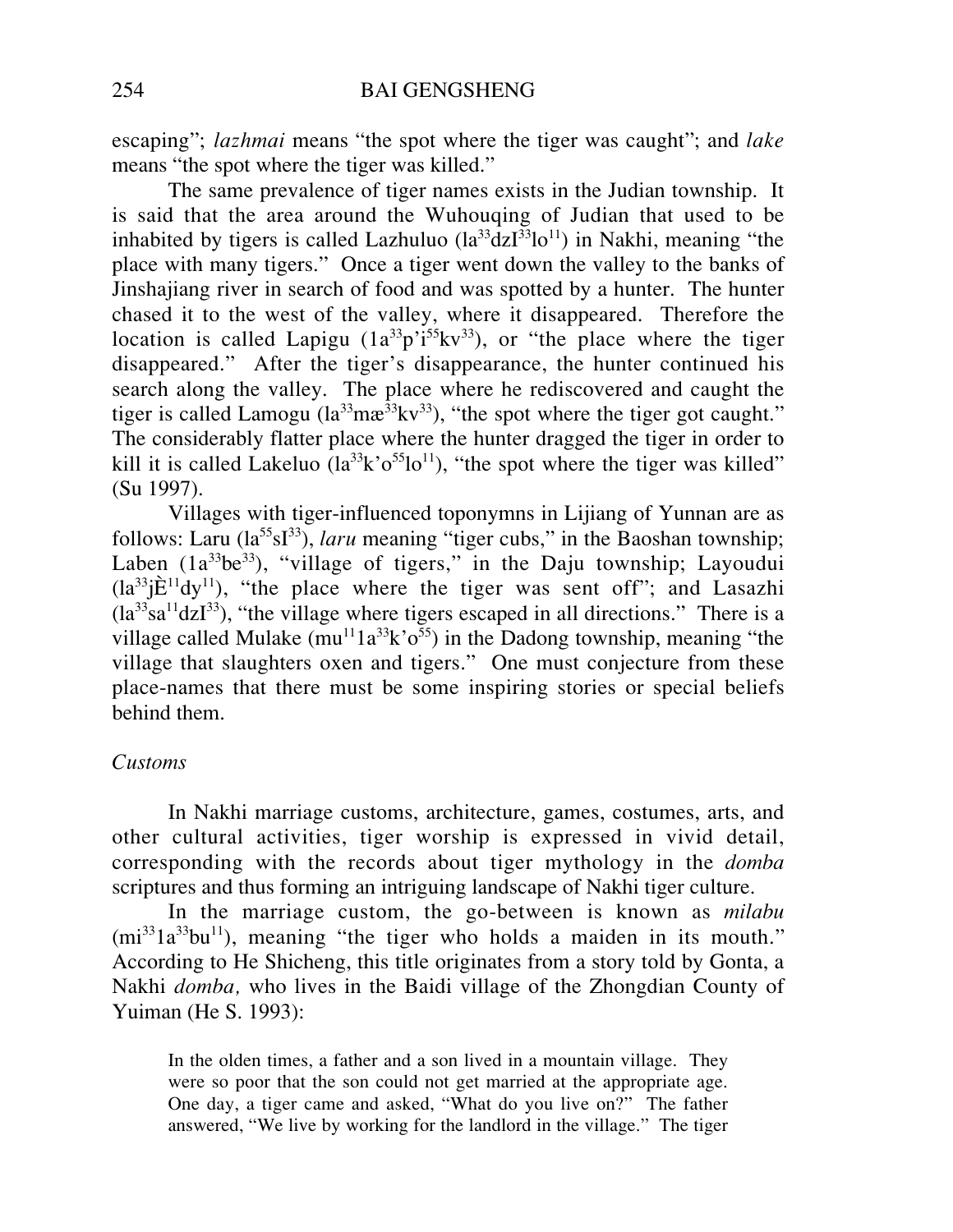then asked, "What kinds of jobs do you do?" The father answered: "All kinds, from cutting firewood to carrying water. The three daughters of the landlords wear damask and silk and we wear only sackcloth and eat feed for dogs and pigs." The tiger then asked the father, "Would you like me to find a wife for your son?" On hearing this the father said, "We are too poor for any girl to be willing to marry into our family." Several days later, the eldest daughter of the landlord was suddenly carried away to the father and son, secretly. The tiger told the daughter, "Your family is far too rich and their family is far too poor. You'd better stay put and be a good wife. Otherwise I will eat you up alive." She was so frightened that she had to stay and live with them. She asked her husband to get the weaving machine and she labored at it every day without stopping. The husband was asked to sell the damask and silk on the market. The family was faring better and better. One day, when the damask and silk were sold to the landlord's family, the landlord asked, "Are these stolen wares?" The son from the poor family answered, "My wife wove these." The landlord's two other daughters examined the texture and found that it was identical to their elder sister's handiwork. The landlord then asked how it was that poor son had found a wife. He was forced to tell the truth and the landlord learned that his long-term hired hand had become his son-in-law! He had no choice but to recognize him. From that time forward, the poor father and son lived a better and better life. Since it was the tiger who brought husband and wife together, people call the go-between *milabu*.

According to traditional architectural styles, the Nakhi set up a stone on each side of the gate, called the  $Dong<sup>32</sup>$  stone and  $Se<sup>33</sup>$  stone, respectively; these are also known as the *yang*-god stone and *yin*-god stone, and the tigerstone and yak-stone. The gate guardians in the *domba* picture scrolls depict Dong riding on a tiger, Se on a yak. Dong is male and belongs to the *yang*, while Se is female and belongs to the *yin*. Hence the three names agree with each other. The main function of the gate guardian is, of course, to protect the household.

In traditional games, Nakhi children everywhere would play the game of "a tigress protecting her cubs"  $(la^{33}me^{33}la^{33}za^{33})$ . It goes like this: a boy will play the tigress and stand in front; a group of people play the cubs and stand behind him in a line. When the game starts, another boy plays the "evil beast" and tries to avoid the tigress in order to catch her cubs, while the tigress will do all she can to protect them. The cubs follow the tigress in

 <sup>32</sup> <sup>32</sup> Dong (du<sup>11</sup>), whose full name is Milidong (mM<sup>33</sup>lM<sup>55</sup>du<sup>11</sup>), is a *yang*-god in the Nakhi *domba* religion, the male gate guardian.

<sup>&</sup>lt;sup>33</sup> Se (se<sup>11</sup>), whose full name is Milise (mM  $331M^{55}$ se<sup>11</sup>), is a *yin*-god in the Nakhi *domba* religion, the female gate guardian.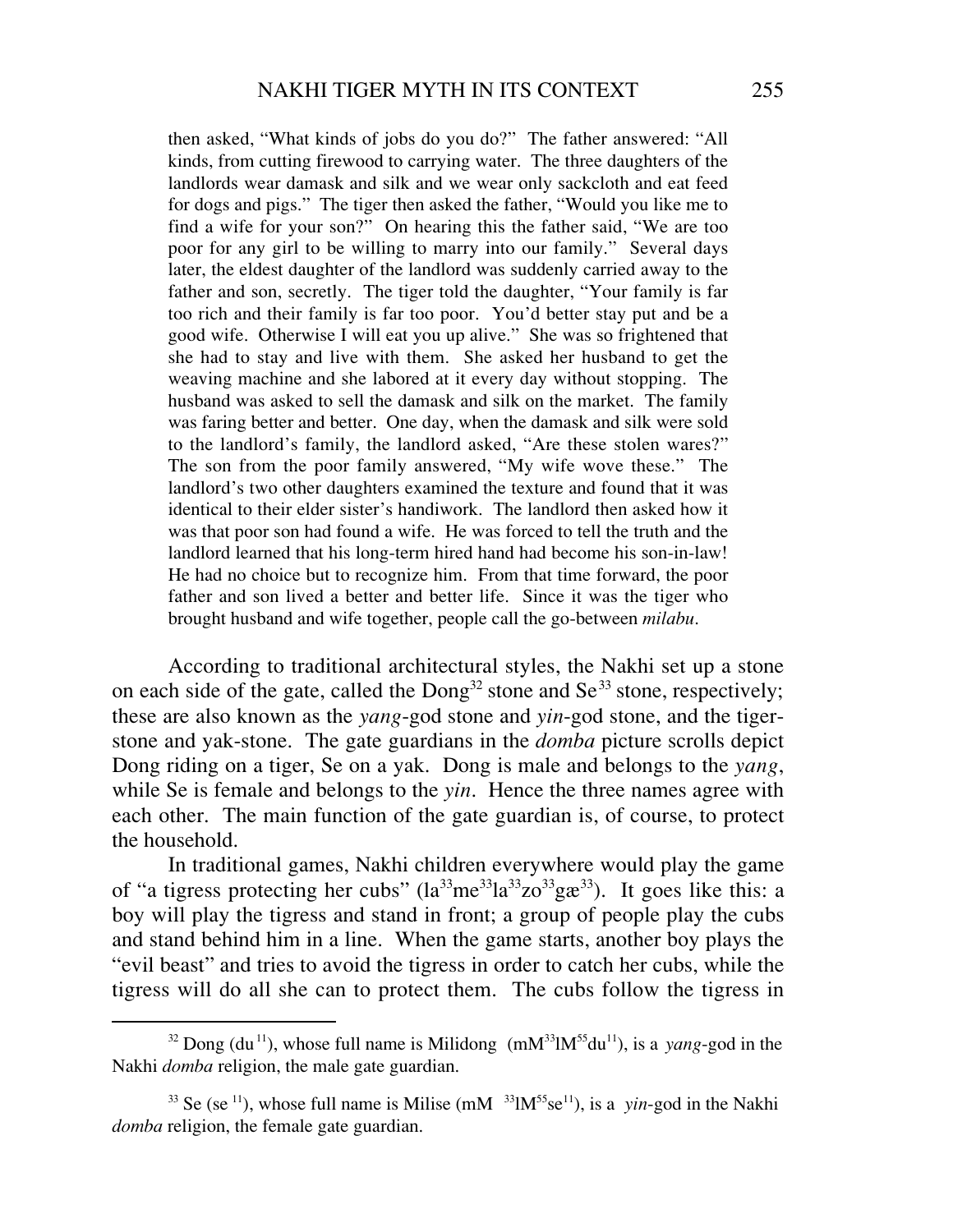order, in case they should fall into the hands of the evil beast. Once a cub is caught, the game is over and another one begins.

As for clothing, it is said that the Nakhi ancestors liked to wear tiger skins. In recent years, however, the tiger population has been decreasing rapidly and they are now on the brink of extinction. As a result, the supply of tiger skins has dropped, making it impossible for officials and commoners alike to wear them. The skins passed down by ancestors now serve primarily as symbols of power and status, and are displayed only on special occasions. For example, among the Youngning Nari of the Nakhi in the Ninglang County of Yunnan, on every first and second day of the lunar new year, the headman will reveal the tiger skin normally kept from view, draping it over a chair in honor of his ancestors and for the subjects, commoners, and household slaves to pay homage. On the third day he will put the skin away.

With regard to folk arts, many stories represent the tiger conquering an evil beast. There are also many other legends, stories, and parables; for example, "The Story of the Tiger and the Leopard Drawing Stripes on Each Other" describes the origin of the markings on the bodies of the two animals; "The Story of the Twelve Animals" (Li 1984) explains why the mouse and ox outrank the tiger; "A Hunter in Name Only" (He J. 1984) tells about tiger-hunting; "The Story about Tiger-Jumping Valley" (*ibid.*) reveals how the place-name came about; and "The Rabbit and the Tiger" (Nationality Studies 1978) narrates the rabbit's competition with the tiger in the arenas of wisdom and bravery. Of course, in these folk traditions, the representations of the tiger are quite complex, differing at times from its sober depiction in myths, language, marriage customs, architecture, costume, and games. Presumably these folk stories appeared after man's status had risen and the tiger had separated from the gods and ancestors, losing its former dignity.

## *Political Organizations*

As far as social organization is concerned, the tiger is used to characterize political institutions, as may be seen in the military institutions of Wei and Suo, established by the central government during the Ming dynasty within Yanyuan County of Sichuan. Among the five Suo and four Si set up then,<sup>34</sup> the Nari headmen from the *zuo* (left), *you* (right), *zhong* 

 <sup>34</sup> <sup>34</sup> Five Suo and four Si: administrative units in Nakhi (Moso) areas of southwestern Sichuan, established in the Qing dynasty. The four Si include the Guabie Pacification Commission, the Muli Pacification commission, the Gubaishu Pacification Commission, and the Mala Chief's Office. The five Suo refer to the Zuosuo Battalion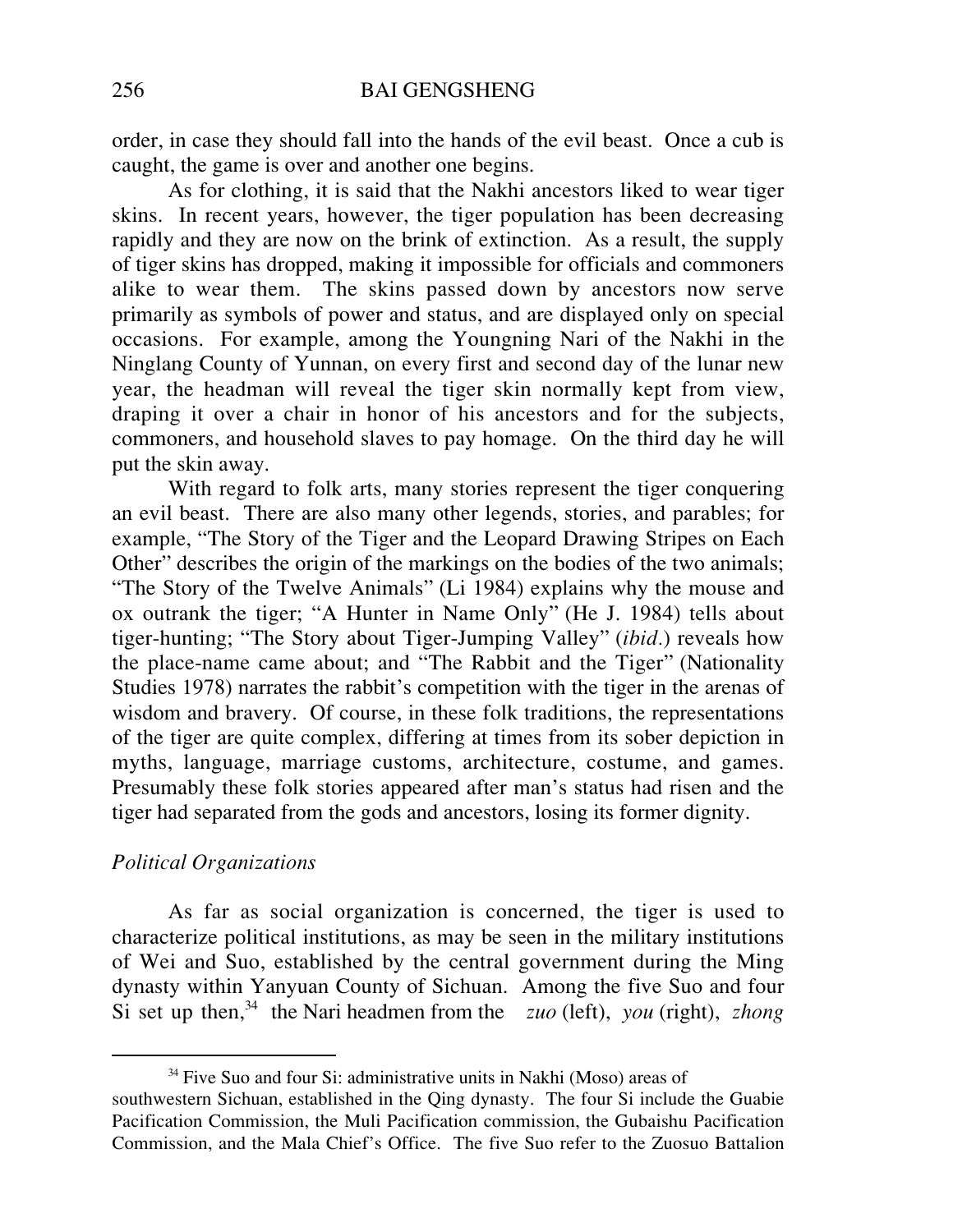(middle), *qian* (front) and *hou* (rear) identify with the tiger. It is said that the five *suo* originated from the same tiger, becoming its claws, its teeth, the head, the tail, and the stripes. In 1983, the author of this paper was there in person while doing fieldwork. According to a local ritualist, the ancient Moso and their cultural "offspring" found in Qiansuo, Housuo, Zhongsuo, Zuosuo, Yousuo, Yongning, Langqiu, Lijiang, and Yezhi were compared to a tiger and its nine cubs, embodied by the local headmen from each group. It is difficult at present to clarify the organization of the military democracy of the Nakhi headmen at Lijiang during the Ming and Qing dynasties. However, they were always popularly known as having adopted a system of "Nine-Tigers and Eighteen-Young Tigers." The Mu Family ranked at the top of the power structure, with nine military and civil departments under it, each with two further sub-departments, making eighteen departments and sub-departments all together. $35$  In a word, the tiger is a symbol of political power and its institutionalization.

## *Medicine*

 $\overline{a}$ 

The Nakhi have a long history of relying on tiger skins and bones for medical treatment. Using the skin as a mattress is one such usage. Sleeping on it evokes the same totemic identification that wearing it evokes; moreover, it has medical efficacy—people believe that tiger-skin mattresses ward off cold-related diseases. The Nakhi also drink homemade tiger-bone wine profusely in order to have brighter eyes and a sound brain, treat *yin* deficiency, and strengthen the body.

We can see from the aforementioned aspects of Nakhi culture that tiger worship permeates material, spiritual, and social realities. Its variety, importance, and history betray the fact that the tiger is no common animal, but a special totem. Without such a grounding in Nakhi belief systems, mythological works like *The Origin of the Tiger* could never come into being.

## **Origins and Development of Tiger Worship**

Commander for the La Family, the Zhongsuo Battalion Commander for the La Family, the Zuosuo Battalion Commander for the Ba Family, the Qiansuo Company Commander for the A Family, and the Housuo Company Commander for the Bai Family.

<sup>35</sup> In the biological taxonomy, the tiger and the cat are of the same family, which explains why in *The Origin of the Tiger* the matriarchal ancestor of the tiger is held to be a white-faced cat.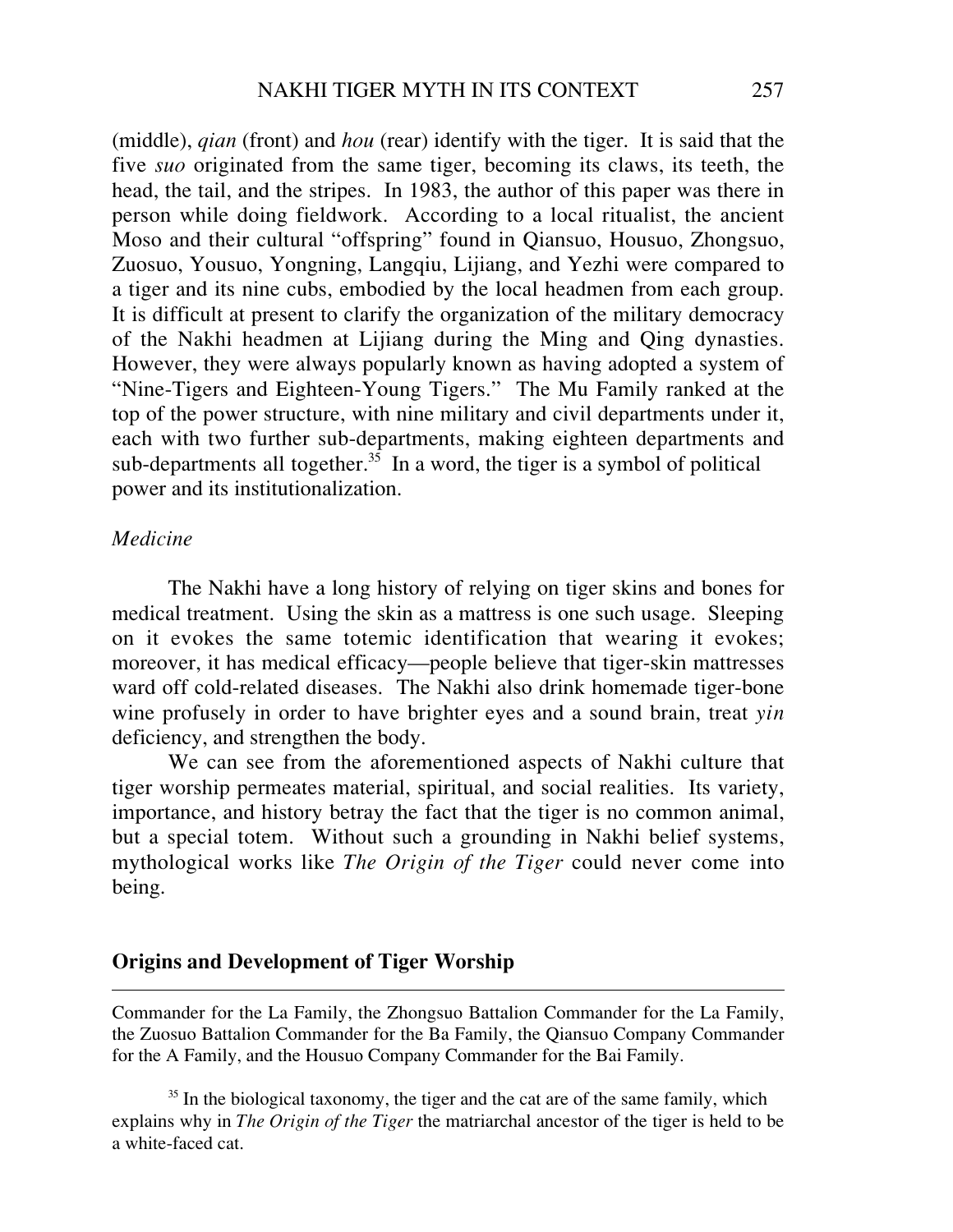There are many factors that contribute to an ethnic belief system. Among these factors, however, only a few play a major role. As for causes of Nakhi tiger worship, we can point to the environment, historical traditions, and the ancient Nakhi use of animal resources.

In much earlier times, human beings inhabited a variety of environments: hilly land, plains, steppes, desert oases, and islands. Different living conditions influenced the development of different cultural patterns—"culture" here defined as a product of humanity's adaptation to nature and establishment of a particular relationship with it. The Nakhi and its four sub-groups live in mountainous regions, except for a small percentage who inhabit the flatlands. Even those plain-dwellers build their villages at the foot of a mountain, in order to make plowing, grazing, and hunting easier. The majority of the Nakhi have spread out in the Hengduan Mountains at the intersections of the Yunnan-Guizhou Plateau and the Qinghai-Tibetan Plateau. Here, at an altitude of thousands of meters above sea level, the mountains are high and forests dense, with a plentitude of rivers and streams. In this bounteous land the flora and fauna are plentiful, exhibiting a variety of species and forming a special mountain ecology. In this ecological enclave the tiger is "the king of all animals" and "master of the mountain." As the highest ruler of this hilly land, it has a large expanse to exercise its abilities. Only in the deep mountains and on steep peaks can it thoroughly demonstrate its bravery and power. It roars and leaps there at will.

After the Nakhi ancestors entered the mountains, they established a complicated relationship with the tiger, with whom they have since competed for the control of biological resources. As animists, human beings naturally regard the conquering of the tiger as the highest glory. People have built up a rich tiger culture, materially and spiritually, by recognizing its propensities, creating tools for conquering it, inventing methods of catching it, making aesthetic evaluations of it, and authoring a variety of myths about it. Tiger worship and the tiger totem are the essence of such cultural activities.

Historically, beliefs about the tiger were a common part of the ancient culture and these traditions survive into the present. According to historical records, the Chinese deity Fuxi<sup>36</sup> was born in Western Qiang, and its image, with a human head and a snake's body, appeared on a large number of Han

 <sup>36</sup>  $36$  Fuxi is the deity who created the Eight Diagrams and who oversees the crafting of fishing nets and magical instruments, the composing of music, matrimonial customs, the art of hunting, and so on.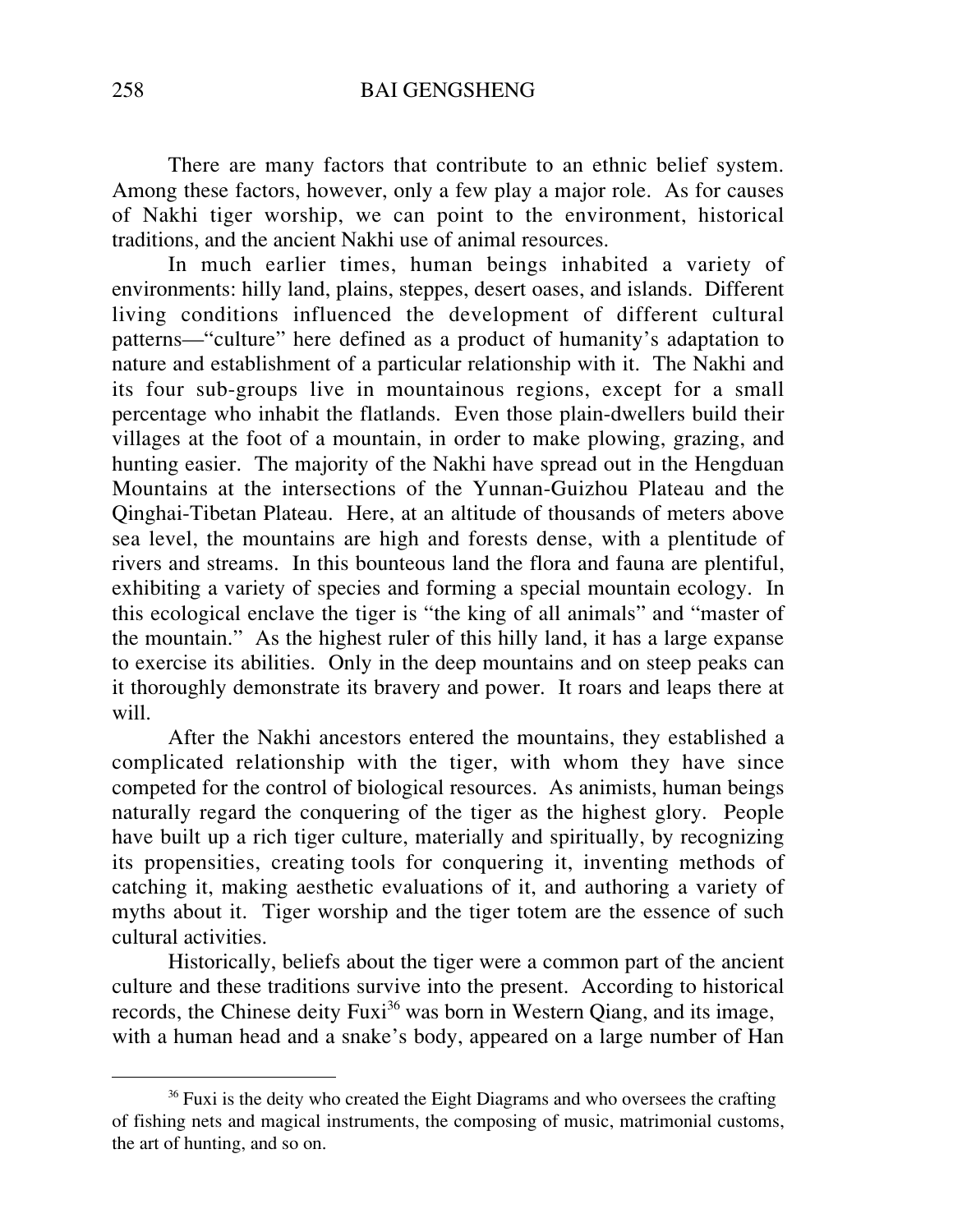dynasty bricks. Fuxi could also have had a tiger's body, a logical alternative for those ethnic groups of the ancient Qiang family who revered the tiger as ancestor, god, and totem. The Yi, Lisu, Hani, Jinuo, Lahu, Tujia, and Bai, all of whom descend from the Qiang, still are keeping alive various traces of tiger worship and relevant customs. These traces are particularly evident among the Yi and Lisu, who belong to the same language group as the Nakhi. The Yi used to be called Luoluo  $(10^{33} 10^{33})$  ("the tiger"), suggesting that the Yi's ancestors believed the tiger was their forefather.

Like the Nakhi epic, *The Origin of the Tiger*, the Yi epic *Mei Ge*  $(me^{11}ko^{33})$  depicts the tiger as a totem that transformed into the universe. In *Mei Ge* the head of the tiger became the heavens after its death; its skin became the earth; its left eye became the sun; its right eye became the moon; its sides became the road; its waist became the stones; its blood became water; its stiff hair became trees; its soft hair became grass; its teeth became stars; its bowels became rivers; its oil became vapor; its body hair became rice seedlings; its marrow became gold; its small bones became silver; its lungs became copper; its liver became iron; its membranes became tin; its shoulders became ponds; its upper arms became the direction of north; and the big lice on its body became buffaloes (CIFY 1959). This series of cosmological transformations is similar to that in *The Origin of the Tiger*, with the only exception being that the description in the *Mei Ge* is more detailed.

Furthermore, mountains, rivers, villages, and regions are named after the tiger in the Yi and Lisu areas. The Lisu have clans with the name of the tiger even today. We can see therefore that the Nakhi, Yi, and Lisu, all of whom are offspring of the Qiang, share the same cultural origin. Of course, as these groups separated their tiger cultures developed along different lines, showing different characteristics. *The Origin of the Tiger* also differs from the *Mei Ge* because at the time of its first written record, Nakhi society had already completed the transition from totemic worship to ancestor and hero worship (He Z. 1963). However, no matter how much these two societies diverged in their evolution of tiger worship, their shared primordial "birthmark" is indelible.

The ancient Nakhi used to live as nomads on the northwestern steppe, where they depended heavily on animals, living largely on domestication, hunting, and nomadism. Animal resources were used for transport, food, warmth, and even tribal war and religious rites. This mode of existence and production continued without fundamental change even after the Nakhi ancestors had been settled in the southwestern hills and mountains for quite some time. Many sources have clearly shown that until the early twentieth century the Nakhi's livelihood was supported partially by agriculture and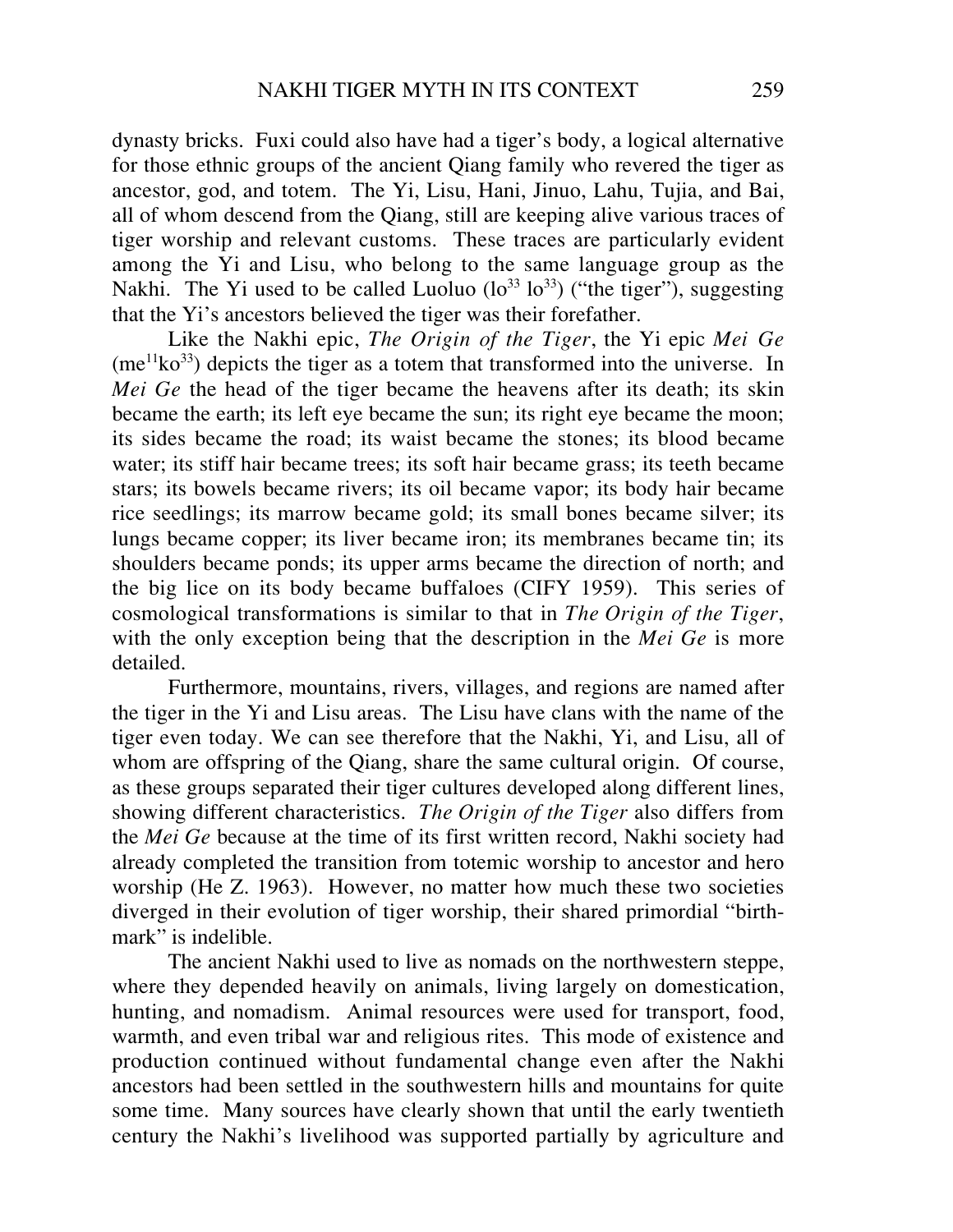partially by herding. However, for self-sufficiency the Nakhi relied primarily on animals rather than on the land and plants. Their aesthetic focus was also the animal, as the Nakhi language clearly shows. For example, "delicacy" is  $e(yM^{33})$  in Nakhi, literally meaning "ox"; "capable" is  $ruo$  (zua<sup>33</sup>), literally meaning "horse"; "beauty" is  $zhi$  (dz<sup>133</sup>), literally meaning "leopard"; and "kindness" is *gu* (gv<sup>33</sup>), literally meaning "bear." Since the tiger is the king of all animals, it became the most salient in animal aesthetics.

Among Chinese minority groups, the wolf plays a major role in the grasslands, the dog in hilly regions, the tiger in mountains, the yak in snowy lands, and the dragon and snake in watery places. All have close ties with the geographically determined activities of each ethnic group concerned. The wolf is a key factor in the maintenance of grassland ecology and influences animal husbandry. In the hilly regions, the dog plays an important role in hunting. In mountainous regions, the tiger is both a wild animal to be subjugated and a source of food. The yak is indispensable to the economy and life of the more northern peoples because of its large build, resistance to cold, longer wool, high-quality milk, mighty horns, and delicious meat and fat. In the watery places the snake links material life and the spiritual universe because it dominates the waters, deciding the fate of planting and fishing.

Thus the Nakhi culture centers on tiger worship and is represented by tiger mythology. This culture has very close ties with the tiger cultures of other Tibeto-Burmese groups; at the same time, however, it preserves its own features. Understanding the relationship between the tiger and Nakhi culture and learning more fully the dynamics of the Nakhi spiritual universe will secure a deeper and more accurate understanding of this people, whether the focus is on nature, war, or peace.

> *Institute of Ethnic Literature Chinese Academy of Social Sciences* Trans. by Naran Bilik

## **References**

Bai 1999 Bai Gengsheng. *A Study of Domba Mythology* (*Dong Ba Shen Hua Yan Jiu)*. Beijing: Social Sciences Documentation Publishing House.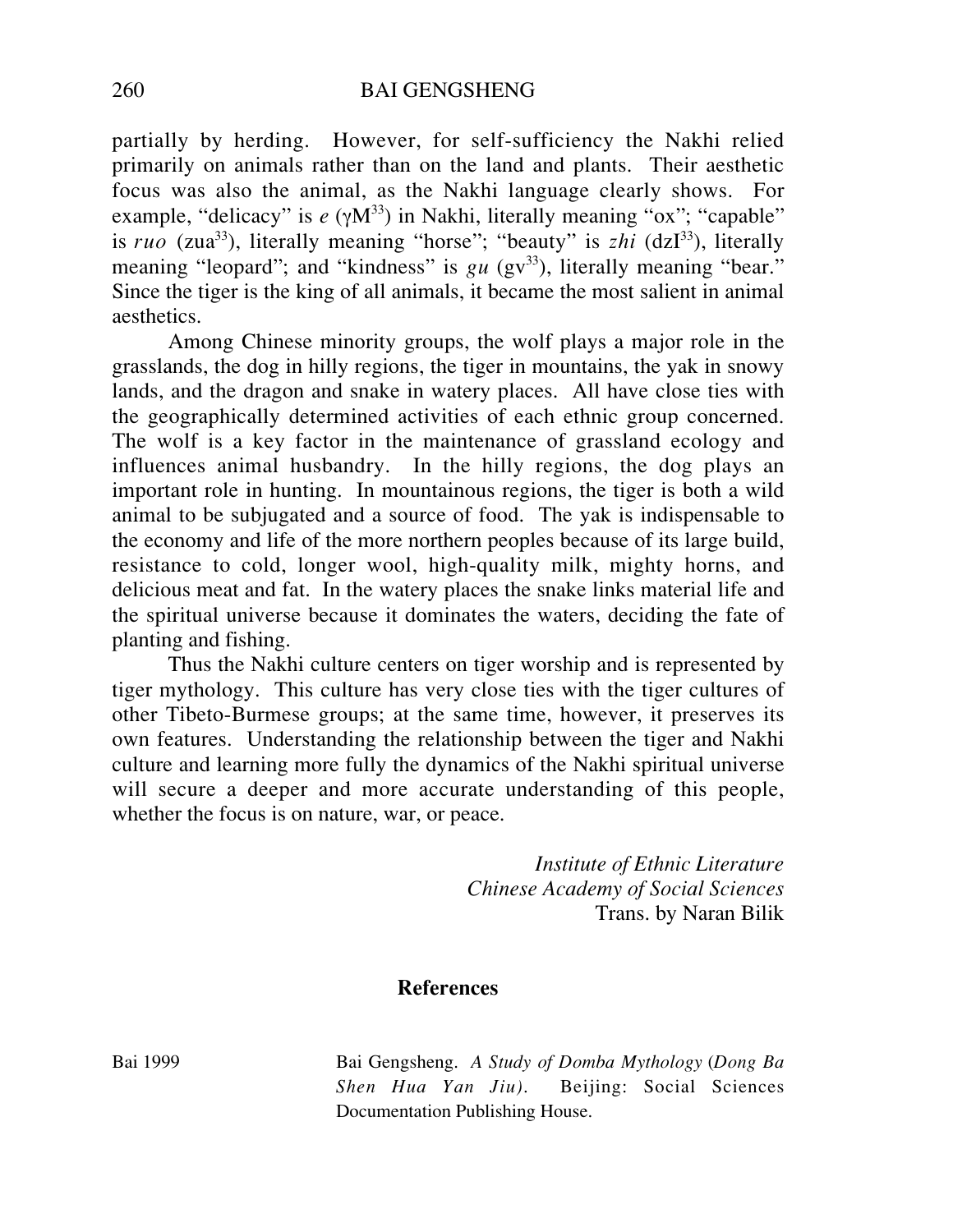| <b>CIFY 1959</b>  | Chuxiong Investigative Team for Folk Literature in<br>Yunnan Province. "Yi People's Epic Mei Ge (Lun Yi Zu<br>Shi Shi Mei Ge)." Literary Review, 6. Beijing: People's<br>Literature Publishing House.                                                                                                    |
|-------------------|----------------------------------------------------------------------------------------------------------------------------------------------------------------------------------------------------------------------------------------------------------------------------------------------------------|
| Deqin County 1986 | The People's Government of Deqin County. Toponyms of<br>the Degin County of Yunnan (Yun Nam Sheng De Qin Xian<br>Di Ming Zhi). Deqin.                                                                                                                                                                    |
| Fang 1981         | Fang Guoyu. A Dictionary of Nakhi Pictographs (Na Xi<br>Xiang Xing Wen Zi Pu). Kunming: Yunnan People's<br>Publishing House.                                                                                                                                                                             |
| Guanxu Reign      | Record of the Lijiang Fu (Li Jiang Fu Zhi). [A local hand-<br>written document of the Lijiang prefecture.]                                                                                                                                                                                               |
| Guo and He 1996   | Guo Dalie and He Zhiwu. A History of the Nakhi (Na Xi<br>Zu Shi). Chengdu: Sichuan People's Publishing House.                                                                                                                                                                                            |
| He F. 1963        | He Fang. Chong ban tu (ts'o <sup>31</sup> mbèr <sup>11</sup> t'v <sup>33</sup> ). Chinese trans.<br>by Zhou Rucheng. Lijiang: Lijiang Cultural Center.                                                                                                                                                   |
| He J. 1984        | He Jiren, ed. "A Hunter in Name Only (You Ming Wu Shi<br>De Lie Shou)." In Selections from Nakhi Folktales (Na Xi<br>Zu Min Jian Gu Shi Xuan). Ed. by the Propaganda<br>Department of the Lijiang District Party Committee.<br>Shanghai: Shanghai Literature and Art Publishing House.<br>pp. 179-85.    |
| He S. 1987        | He Shicheng. "Lamumengtu ( $la^{22}mu^{22}mM^{22}t'v^{22}$ )." In An<br>Annotated Translation of Nakhi Domba Scriptures I (Na Xi<br>Dong Ba Gu Ji Yi Zhu). Ed. by the Collecting Office for<br>Ethnic Classical Literature in Yunnan Province. Kunming:<br>Yunnan People's Publishing House. pp. 122-24. |
| He S. 1993        | Ba De Kou Shu Zi Zhuan). With notes by Bai Gengsheng.<br>(Unpublished).                                                                                                                                                                                                                                  |
| He X. 1993        | He Xiaochun. A Story of the La qu wu $(la^{31}ts'y^{55}uo^{11})$ (La<br>Qu Wu Cun De Chuan Shuo). With notes by Bai<br>Gengsheng. (Unpublished).                                                                                                                                                         |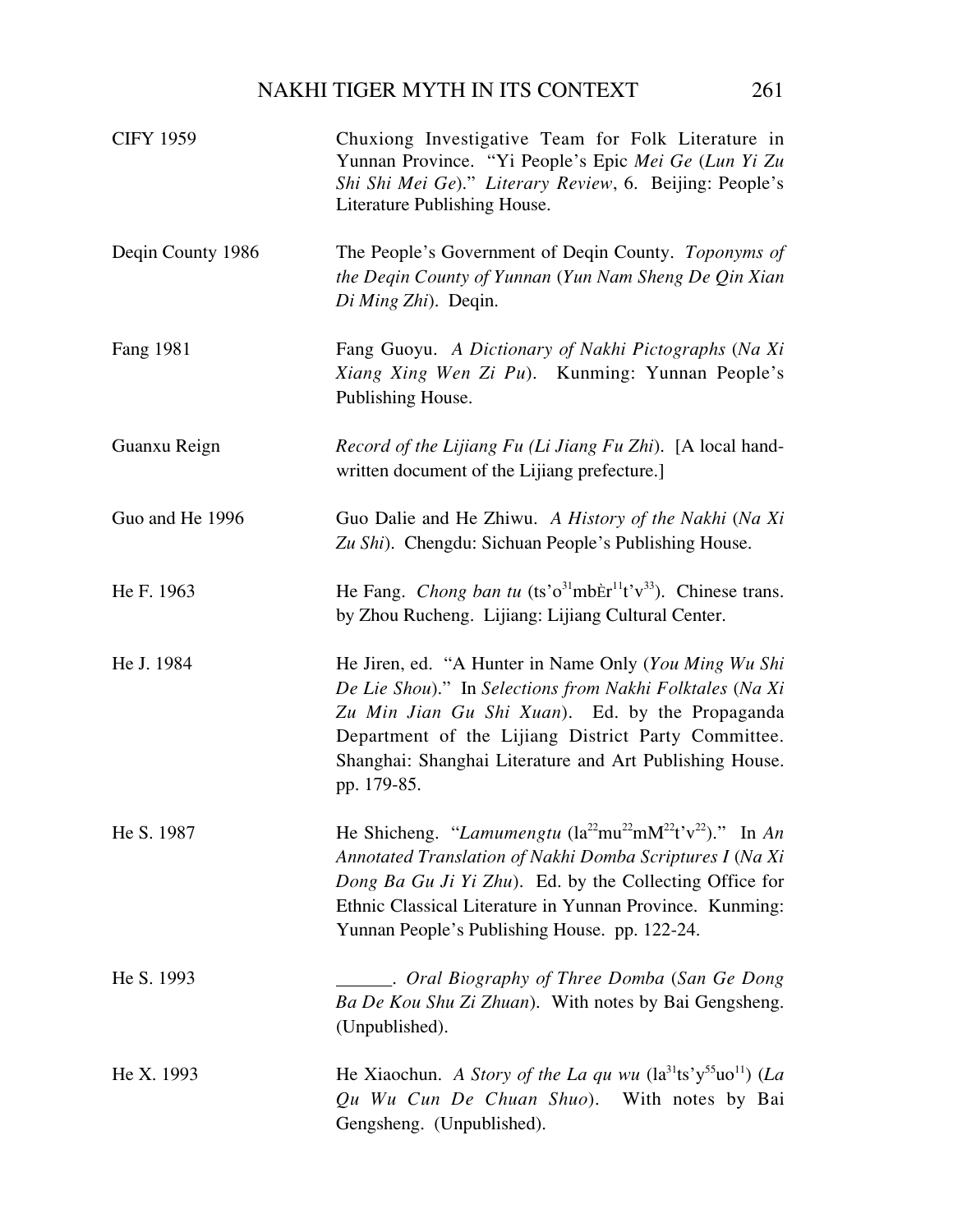| He Z. 1963                      | He Zhengcai. The Origin of the Tiger $(1a^{33}t'v^{33}la^{33}pu^{55})$<br>(Hu De Lai Li). Chinese trans. by Zhou Yaohua. Lijiang:<br>Lijiang Cultural Center. (Unpublished).                                                                                                                                                                                                                                       |
|---------------------------------|--------------------------------------------------------------------------------------------------------------------------------------------------------------------------------------------------------------------------------------------------------------------------------------------------------------------------------------------------------------------------------------------------------------------|
| He Z. 1964a                     | $\_\_\_\_$ . Bi bao gua song $(py^{11}p'a^{11}kua^{55}u^{11})$ . Chinese<br>trans. by Li Jishan and Zhou Rucheng. Lijiang: Lijiang<br>Cultural Center.                                                                                                                                                                                                                                                             |
| He Z. 1964b                     | $\frac{1}{2}$ . The War Between Dong and Shu $(du^{31}x^{31}sv^{11}x^{31})$<br>(Dong Shu Zhan Zheng). Chinese trans. by Li Jishan.<br>Lijiang: Lijiang Cultural Center.                                                                                                                                                                                                                                            |
| Lévy-Bruhl 1986                 | Lucien Lévy-Bruhl. How Natives Think (Yuan Shi Si Wei).<br>Chinese trans. by Ding You. Beijing: Commercial Press.                                                                                                                                                                                                                                                                                                  |
| Li 1984                         | Li Lincan. Selected Papers on Mosie Studies (Mo Xie Yan<br>Jiu Lun Wen Ji). Taipei: The State Palace Museum Print.                                                                                                                                                                                                                                                                                                 |
| Lijiang County 2002             | Lijiang County Cultural Center. The Genealogy of the Mu<br>Family. (In Chinese). Lijiang.                                                                                                                                                                                                                                                                                                                          |
| Muli County 1986                | Collection of Toponyms of the Muli Tibetan Autonomous<br>County. Toponyms of the Muli Tibetan Autonomous<br>County, Liangshang Yi Autonomous Prefecture, Sichuan<br>Province (Si Chuan Sheng Liang Shan Yi Zu Zi Zhi Zhou<br>Mu Li Zang Zu Zi Zhi Xian Di Ming Lu). Muli.<br>(Unpublished).                                                                                                                        |
| <b>Nationality Studies 1978</b> | Institute of Nationality Studies, Chinese Academy of Social<br>Sciences and Yunnan History Institute. "An Investigation<br>of the Yongning Nakhi Society and its Matriarchy, the<br>Ninglang Yi Autonomous County, Yunnan (Yun Nan<br>Sheng Ninglang Yi Zu Zi Zhi Xian Yong Ning Na Xi Zu<br>She Hui Ji Qi Mu Quan Zhi De Diao Cha Bao Gao)." A<br>Report on the Nakhi Research in Ninglang County, 4.<br>Beijing. |
| Su 1997                         | Su Jiazheng. "The Tiger and a Folktale about Toponyms<br>(Lao Hu Yu Di Ming De Chuan Shuo)." In The Lijiang<br>Daily, June 23.                                                                                                                                                                                                                                                                                     |
| Tibeto-Burmese 1991             | The Editors of Phonetics and Glossaries of the Tibeto-<br>Burmese Languages. Phonetics and Glossaries of the                                                                                                                                                                                                                                                                                                       |